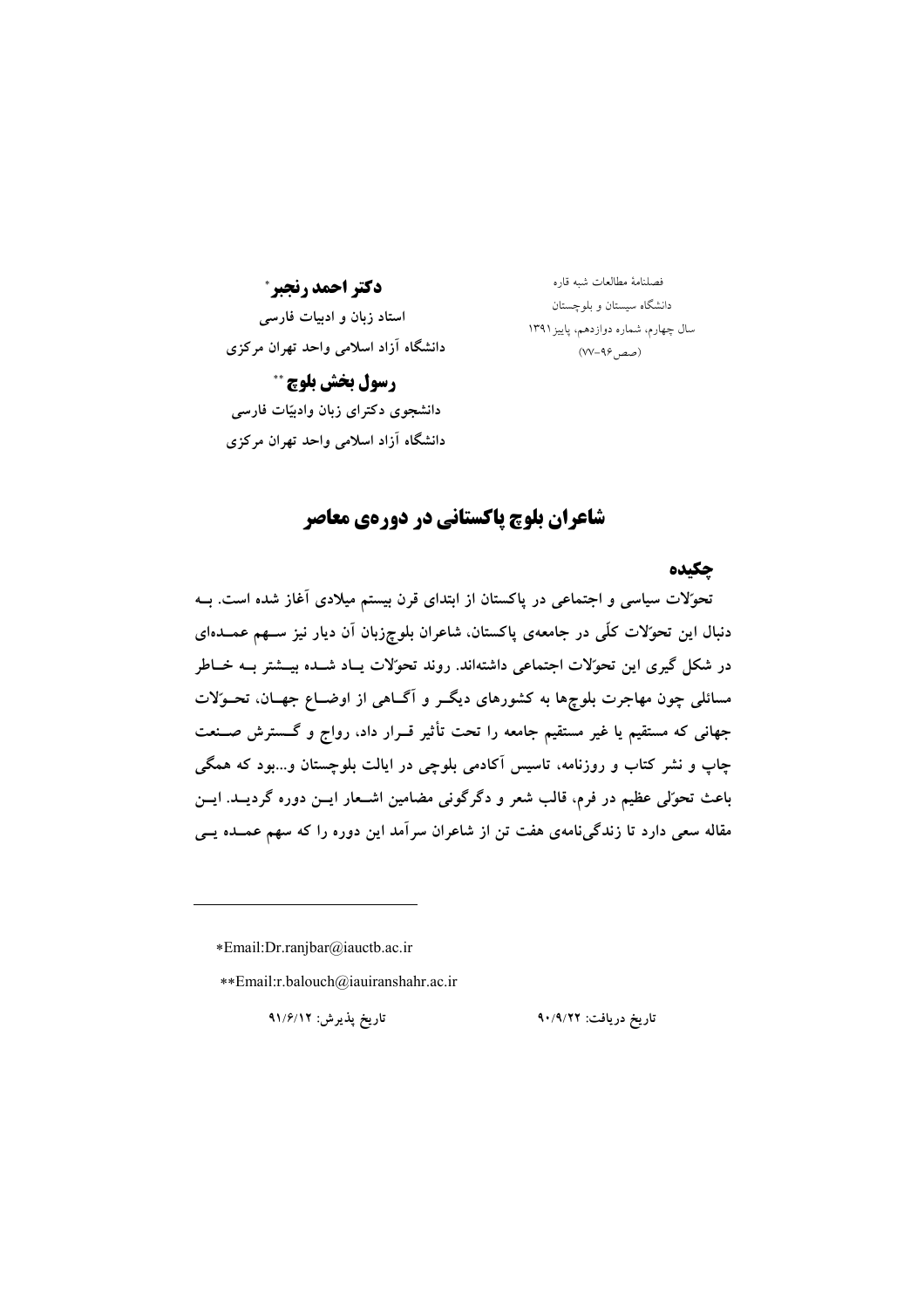در شکل گیری تحوّلات اجتماعی در جامعهی پاکستان داشته اند، به روش توصیفی بررســی نمايد.

**كليدواژهها:** شاعران بلوچ، ادبيّات معاصر ، زندگ<sub>ى</sub>نامه، پاكستان

مقدمه

٧٨

مرحله ی جدید ادبیات بلوچی با ویژگیهای نوین، چند سال قبل از استقلال پاکستان آغاز شده بود. در خلأ زمانی موجود دورهی قدیم و جدید شاهد فعّالیتهای چندان مهمی نیـــستیم. اگر چه آرمانها و شعارهای آزادیخواهی در شبه قاره از طریق زبانهای بومی؛ بیــشتر رایــج بود. در این میان شعرا، از زبان اردو و فارسی برای نشر افکار و ایــدههــای آزادیخواهانــهی خویش بهرهی کافی بردند و سبک و شیوه ی علّامه اقبال، مولانا شبلی نعمانی و مولانــا ظفــر-علمی خان در سرودن شعر با مضامین سیاسی ویژه، مقبول عام و خاص بود و شاعرانی همچون میرگل خان نصیر، ظهورشاه سیّد هاشمی، محمّدحسین عنقا و نــسیم تلــوی Talavi از ســبک شعری ویژهی علّامه اقبال به زبان های فارسی و اردو پیروی میکردنــد«همزمــان بــا شــاعران مذکور در این دوره، زیب مگسی(Zib Magasi)و برادر او نواب یوسفعلی مگــسی یکــی از رهبران بلند پایهی جنبش آزادی خواهی، مجموعه هایی از ا شعار خویش را به زبان فارسی و اردو منتشر کردند. سایر شاعران این دوره نیز تقریباً از سبک و سیاق برادران مگــسی پیــروی می کردند و مجموعه شعری معروف رحیل کوه سرودهی محمّد حسین عنقا به خوبی می توانــد نشانگر جو ّادبی حاکم بر آن دوره باشد»( صابر، ۱۹۹۷ : ۱۰۳)

مرحوم گل خاننصیرکه قبل از استقلال پاکستان اشعاری را سروده و جمـع آوری نمــوده و تحت عنوان مجموعه شعر گلبانگ در سال ۱۹۵۱ میلادی چاپ و منتشر کرده است، دربـارهی انگيزهي سرودن شعر به زبان بلوچي چنين مي گويد: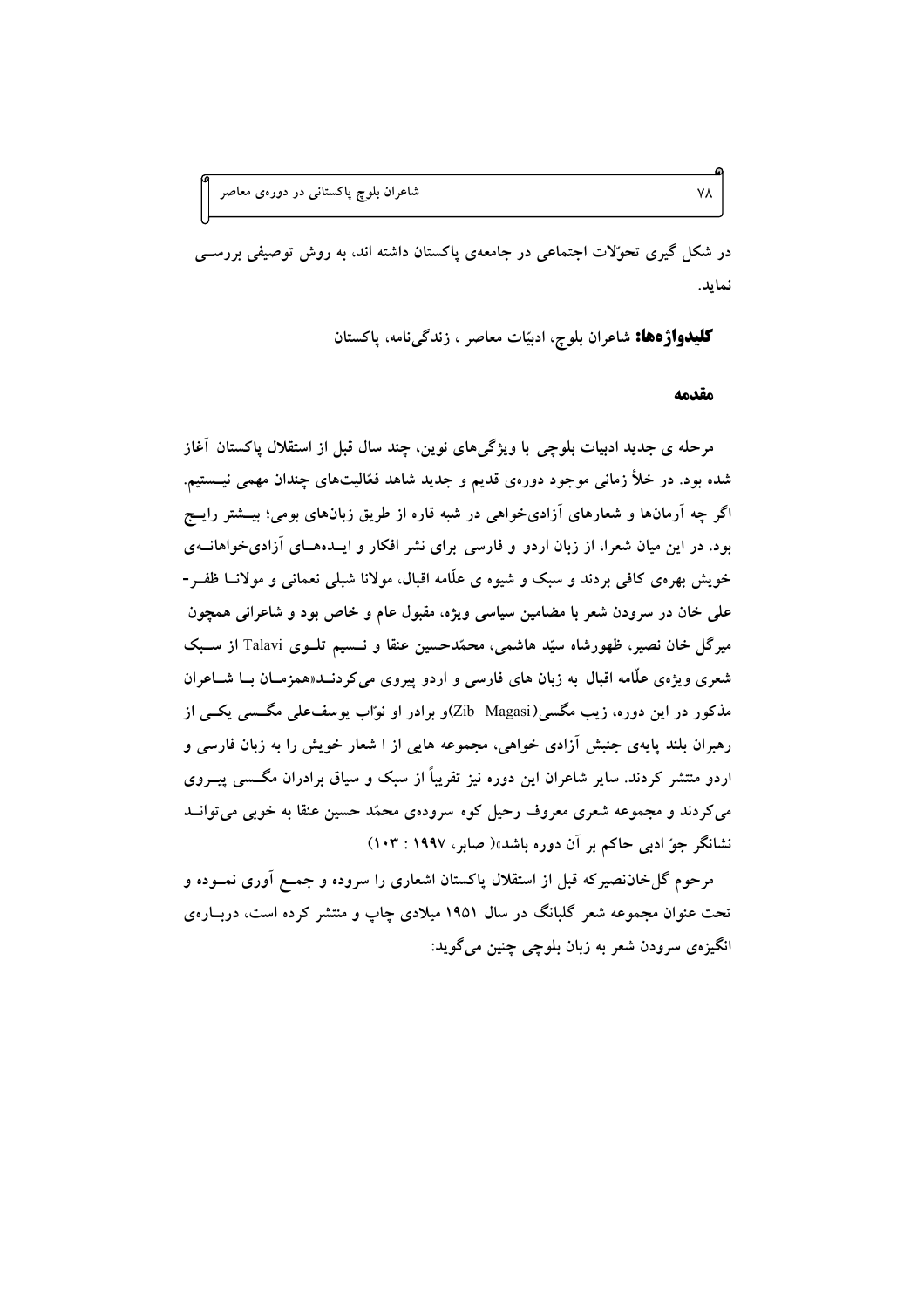در ایالت سرحدّدر پایان یک اجتماع مردمی بزرگ که در آن عدّهی انبوهی ازعامّــهی مــردم و رهبران ممتاز سیاسی و فرهنگی کشور شرکت داشتند، قرار شد که محفل مــشاعرهای برگــزار شود که در آن از هر قوم و ملّیت و منطقهی پاکستان یک نماینده به زبان محلّی شعر بخوانــد. نمایندگانی از تمام پاکستان به زبان محلّی خویش شعرخواندند ولی من چون مطلبی بــه زبــان بلوچی در اختیار نداشتم، نتوانستم شعر قابل توجهی را ارائه دهم. بعد از آن روز بود که جداً تصمیم گرفتم که به زبان بلوچی شعر بسرایم. (نصیر، ۱۹۷۹: ۱۲۳)

٧٩

بعد از استقلال پاکستان، زمینهی رشد و پیشرفت شعر و ادب بلوچی همزمان با آغاز نـــشر برنامههای بلوچی از رادیو کراچی، مساعد و هموار گردید. رئیس رادیوی کراچے ذوالفقــار-علمی بخاری در این راستا با اندیشمندان دیگر بلوچ به برقراری ارتباط پرداخت و درنخــستین مرحله ًمولوی خیرمحمّد ندوی به عنوان مسئول برنامههای بلوچی رادیو کراچی تعیــین شــد و اندیشمندان بلوچ همچون سیّد ظهور شاه هاشمی، مراد ســاحر، محمّــد عمــر " و دانــشجویان بلوچ مقيم كراچي مانند فقير محمّد بلوچ، مير بشير احمد بلوچ، دكتر نعمت الله گچكيgoĉki، عبدالحكيم بلوچ، اكبر باركزييbarakzai، جمعه ناگمان كلانچيKagman kalanĉi،وسايرين نيز در این امر مهم یاریگر و مشوّق مولانا ندوی بودند" (مری، ۱۹۷۳: ۱۴۸:

مولانا خیرمحمّد ندوی ، با توجه به جهش فزاینده و رو به رشد زبـان و ادب بلــوچی، در سال ۱۹۵۱ میلادی نخستین ماهنامهی زبان بلوچی,را به نام اومانmān در کراچـبی بــه چــاپ رساند. اگرچه انتشار این ماهنامه موجب تشویق و دلگرمی بـسیاری ازشـاعران و نویـسندگان بلوچ بود، متاسفانه به علَّت کمبود امکانات لازم، بزودی تعطیل شد و" با وجود اینکه اومــان بیشتر از چند ماه نیایید امّا اثرات شگرفی در تشویق سایرین برای فعّالیتهـای مطبوعــاتی بــه زبان بلوچی داشت و به همین سبب در سال ۱۹۵۶ مـیلادی، عبدالواحــد آزاد جمــال|لــدّینی ماهنامهی جدیدی به نام ماهتاک بلوچی را پایه گذاری نمود و به نیازهـای علمــی و فرهنگــی اندیشمندان بلوچ پاسخ گفت." (عامل، ۲۰۰۱: ۴۵) آزاد جمال(الدّینی نه تنها شاعری مترقّسی و نویسنده ای ماهر و زبردست بود بلکه از بنیانگذاران ادبیّــات جدیــد بلــوچی و ملّــیگرایــان افراطی به شمار می رفت.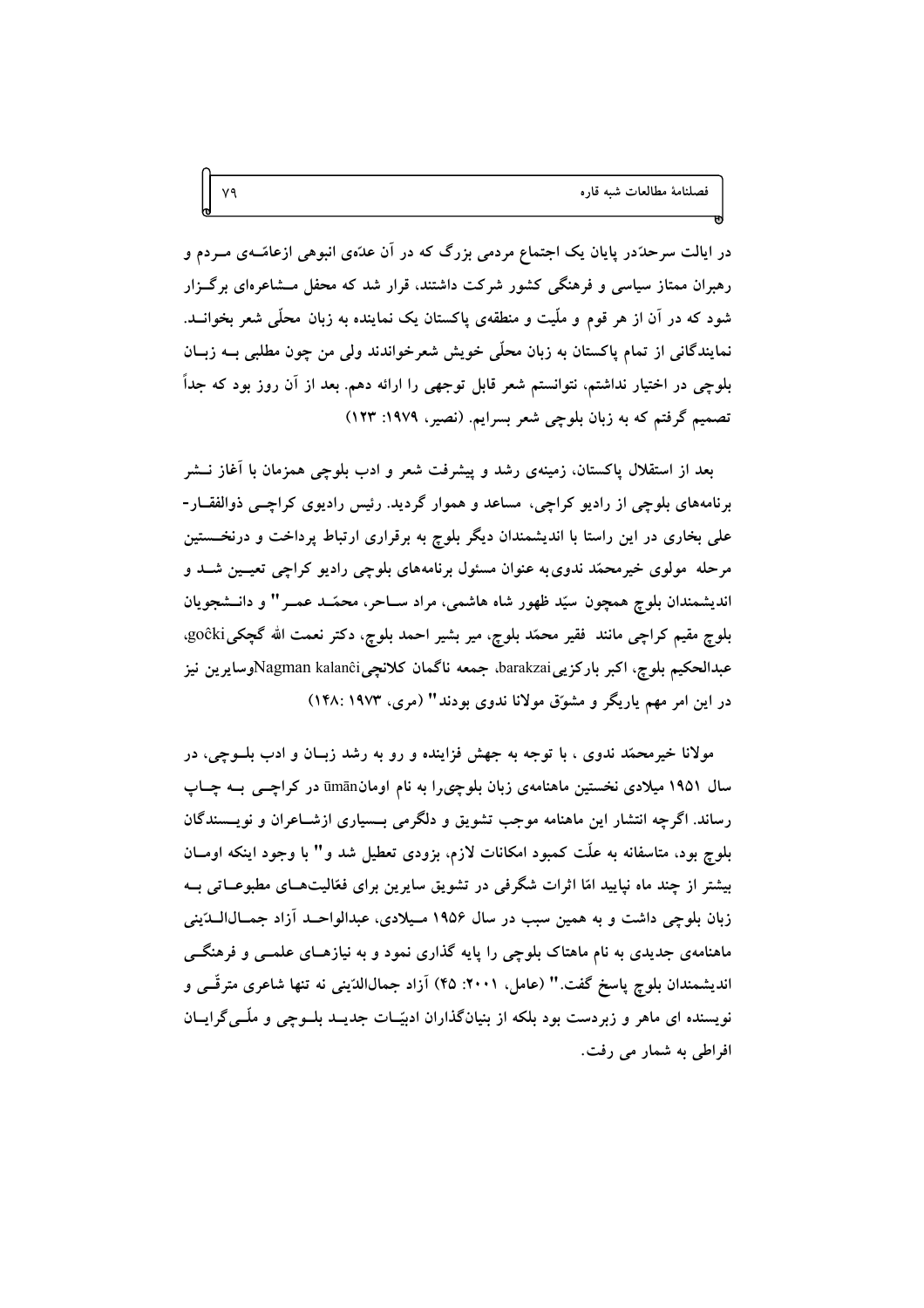ماهنامهی« بلوچی» با تلاشها و کوششهای شبانهروزی آزاد جمالاالدّینی به مرحلـهای از رشد و شکوفایی رسید که علاوه بر پاکستان در مناطق بلوچنشین ایسران، افغانسستان و خلسیج فارس خوانندگان و هواداران زیادی پیدا کرد و مایــهی دل\$رمــی خواننــدگان و نویــسندگان ىسبارى گردىد.

محمّد حسين عنقا

 $\lambda$  .

«محمّد حسین عنقا در سی|م سپتامبر سال ۱۹۰۷ در شهر مچ@ma متولّد شد، پدرش میر محمّد عبدالله از افراد سرشناس و اصیل پنجگور بوده است امّا برای اشتغال به شهر مچ میرود و در آنجا ساکن میشود. عنقا در این شهر زبانهای اردو، فارسی، عربی و انگلیسی را فرا می گیرد و بعد از اتمام تحصیلات به عنوان معلم در مدارس شروع به تدریس می کند امّا طبیعت آزاد او نمی تواند این شغل را ادامه دهد. به همین سبب پس از آن دست به فعّالیتهای سیاسی و فرهنگی میزند و حدود نیمی از عمرش را در زندان به سر میبرد». (عامل ، ۲۰۰۱ : ۴۵۶ )

عمده فعّالیتهای سیاسی او از سال ۱۹۳۴ شروع میشود. به کراچی میآید و با مجمع فعّالان سیاسی این دوران به سرپرستی میریوسف خان مگسیZmagasi مرتبط میشود. در این مجمع، افرادی چون عبدالعزیز کرد، محمّدحسین عنقا، پیربخش نسیم تلوی talavi حضور دارند و از اعضای برجسته ی آن هستند.

عنقا،در این دوره فعّالیتهای سیاسی و ادبی خود را در روزنامهها و ماهنامهها ادامه داد در این زمان نیز «نوشتن مطالب به راحتی نبوده است؛ چراکه حکومت انگلیس به تفتیش یک یک این روزنامهها میپرداخت و چندین بار روزنامهها و مقالات او توسّط دولت انگلیس ضبط و توقیف شدند. با این حال در همین دوره حدود هفده مقاله از او باقی مانده است» (صابر، ۱۹۹۷: ۲۱۳)

عنقا حدود بیست و یک سال از عمر خود را در زندان به سر برده است. آنچه نام شاعر را جاویدان کرده، اشعار زیبا و روان اوست که تا به امروز شاعران نوگرا از مضامین آن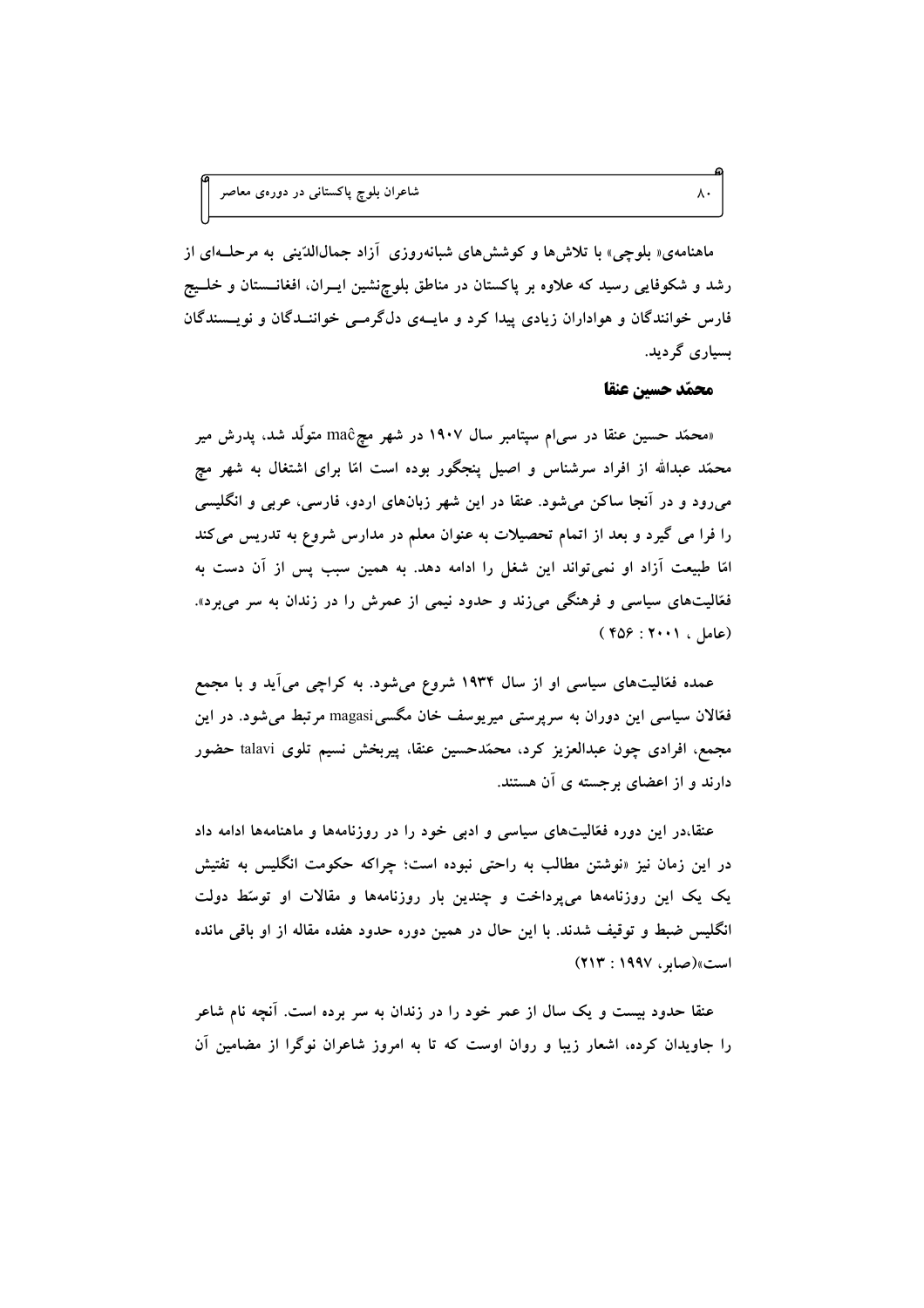اشعار تقلید میکنند.زندگی پر فراز و نشیب این شاعر و نویسندهی پرکار ادبیّات بلوچستان، سرانجام در بیست و یکم اکتبر سال ۱۹۷۷ بر اثر بیماری سرطان به پایان رسید.

آثاری که از او به جای مانده است عبار تنداز:

۱-توار tavārكه مجموعه اشعار بلوچی او است. ۲- ترجمه ی بخشهایی از گلستان سعدی ۳- رحیل کوه مجموعه اشعار او به زبان فارسی و اردو است. ۴- تاریخ بلوچستان

نمونه یی از اشعار او: دیروز وقتی که از من جدا شدی از شدّت گریه چشمانم کور شد. جدایی ما برای تو چون هدیه دادن گل پاسمن به تو و نیش زدن دو مار بزرگ به من بود. آتش عشق تو در قلب من شعله ور است و من همیشه این عشق را روشن نگه میدارم. تو یک شب در خواب به نزد من آمدی ومن از آن به بعد هر شب ً به یاد تخت روان بودم.

خشم تو به قلب من حملهور شد همانگونه که گرگ گرسنه به گوسفند تنها حملهور  $(Vf : 19VQ \text{ } 2)$  شو د (عنقا، ۱۹۷۵

#### كلخانفصير

«میرگل خان نصیر، ملکالشعرای بلوچستان پاکستان، (۱۹۱۴-۱۹۸۳) شاعری برجسته، سیاستمدار، مورّخ و روزنامهنگاربود. او درچهاردهم می سال ۱۹۱۴ در نوشکیnuŝki به دنیا آمد»(اَزِگ، ۲۰۰۱: ۱۴۱)گل خان نصیر پیشروی ملّیگرایان بلوچ بود و بین سال0های ۱۹۳۵ تا ۱۹۸۰ فعّالیت داشت. پدرش میرحبیبخان از خانوادهی زگرمنگلJzagarmangol زشاخه های قبیلهی منگل mangol بود. میرگل خان تحصیلات ابتدایی خود را تا پایهی چهارم در زادگاهش دنبال کرد. سپس برای ادامهی تحصیلات به مدرسهی دولتی سندیمنSandeman کویته رفت. «پس از گذراندن آزمونهای مقدّماتی او به لاهور رفت تا در کالج اسلامیهی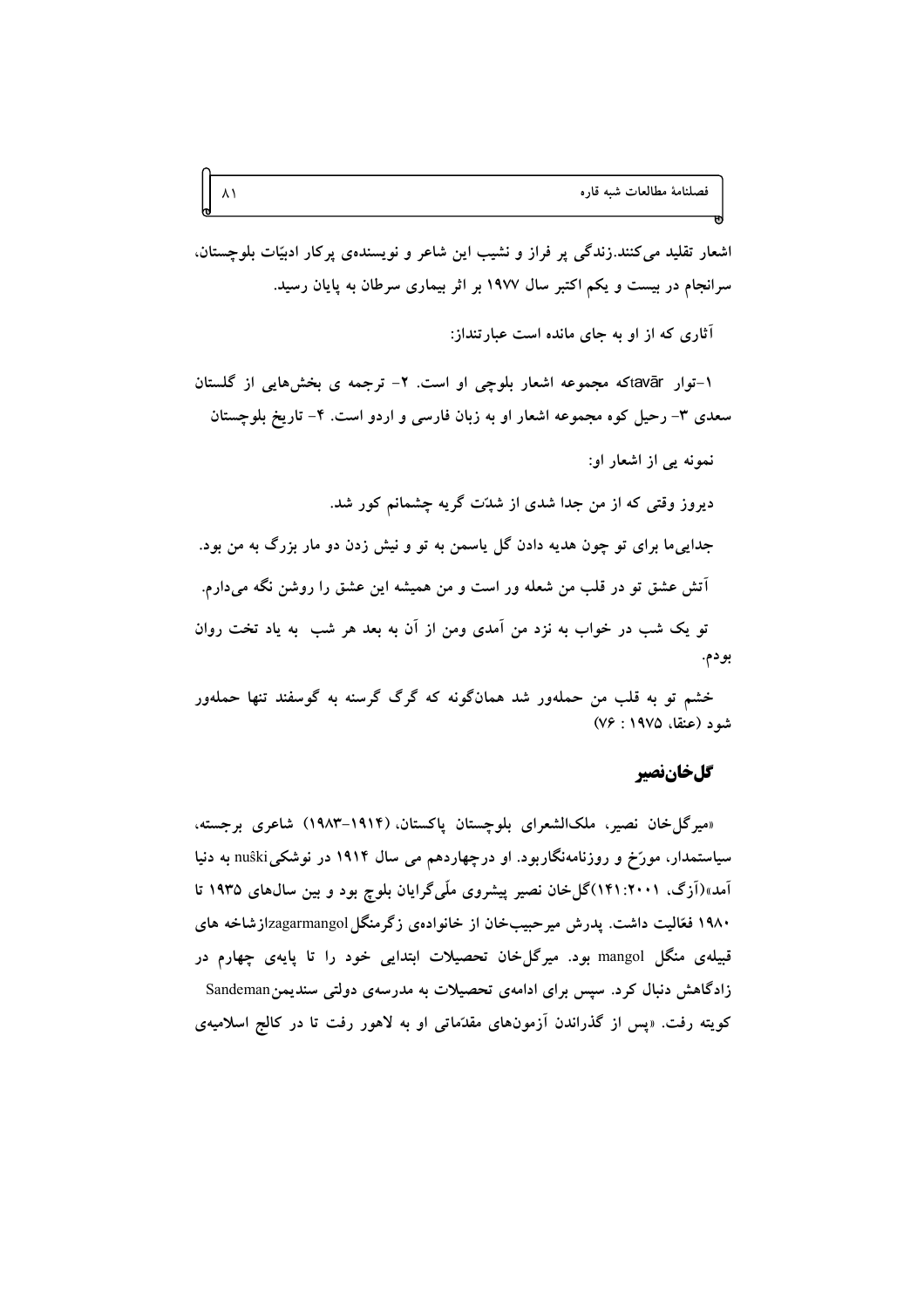شاعران بلوچ پاکستانی در دورهی معاصر

لاهور تحصیلاتش را پی گیری کند. در دومین سال حضور در آنجا بر اثر رفتن تکهای ذغال-سنگ به چشمش مجبور شد تحصیل را رها کرده و به کویته باز گردد. لاهور در آن زمان گذرگاه دانش و فعّالیتهای سیاسی و اجتماعی بود. جنبشهای سیاسی، فرهنگی، اجتماعی و ادبی لاهور تأثیر زیادی بر گل خان داشت» (عامل،۲۰۰۱: ۳۱۲) هنگامی که به کویته بازگشت، بلوچستان به دو بخش "استان وزیر اعظم" و"بلوچستان بریتانیا" تقسیم شده بود. بلوچستان بریتانیا تحت حکومت مستقیم بریتانیا بود حال آنکه ایالت بلوچستان وزرایی، به طور غیرمستقیم توسّط بریتانیا و از طریق سرداران محلّی اداره میشد. در این شرایط حاکمان هیچ علاقهای برای توسعهی آن منطقه نشان نمیدادند و برای بهبود سطح زندگی مردم بلوچستان کاری نمی کردند. میرگل خان تصمیم گرفت وارد سیاست شود تا شاید بتواند با کمک رهبران دیگر برای رهایی مردم از چنگال استعمار کاری انجام دهد.

#### انجمن اتحّاد بلوچستان، انجمن اسلامیهی ریاست کلات

انجمن اتحّاد بلوچستان در سال ۱۹۲۱ جهت احقاق حقوق مردم بلوچستان تشکیل شد. "وقتی که میرگل خان به کلات برگشت، به این سازمان پیوست و نقش فعّالی در آن ایفا کرد. در این زمان او همچنین برای مدّتی مسئولیت معاون وزیر جهلاوان jahlavān در ایالت کلات را بر عهده داشت. در سال ۱۹۳۶ انجمن اتّحاد بلوچستان آنقدر منفعل شد که جوانان بلوچ نهادی دیگر به نام انجمن اسلامیهی ریاست کلات را تشکیل دادند. ملک عبدالرحیم خواجهخیل به عنوان سخنگوی این سازمان و میرگل خان به عنوان دبیر کلِّ انتخاب شد" ( سياهي، ١٣٥٨ : ٥٧)

بعد از ممنوع شدن فعالیت انجمن اسلامیهی ریاست کلات، در پنجم فوریه ۱۹۳۷ جوانان بلوچ بار دیگر با هم متّحد شدند و سازمان سیاسی جدیدی را به نام حزب ملّی ایالت کلات به وجود آوردند." ميرعبدالعزيز كرد به عنوان دبيركل، ميرگل خان نصير، معاون دبير كل و ملک فیض محمّد پوسف(ئی به عنوان سخنگو تعیین شدند. حزب ملّی ایالت کلات با حزب کنگرهی هند تعاملاتی داشت. این حزب، در کاهش قدرت سران قبایل، لغو مالیاتهای

 $\wedge\Upsilon$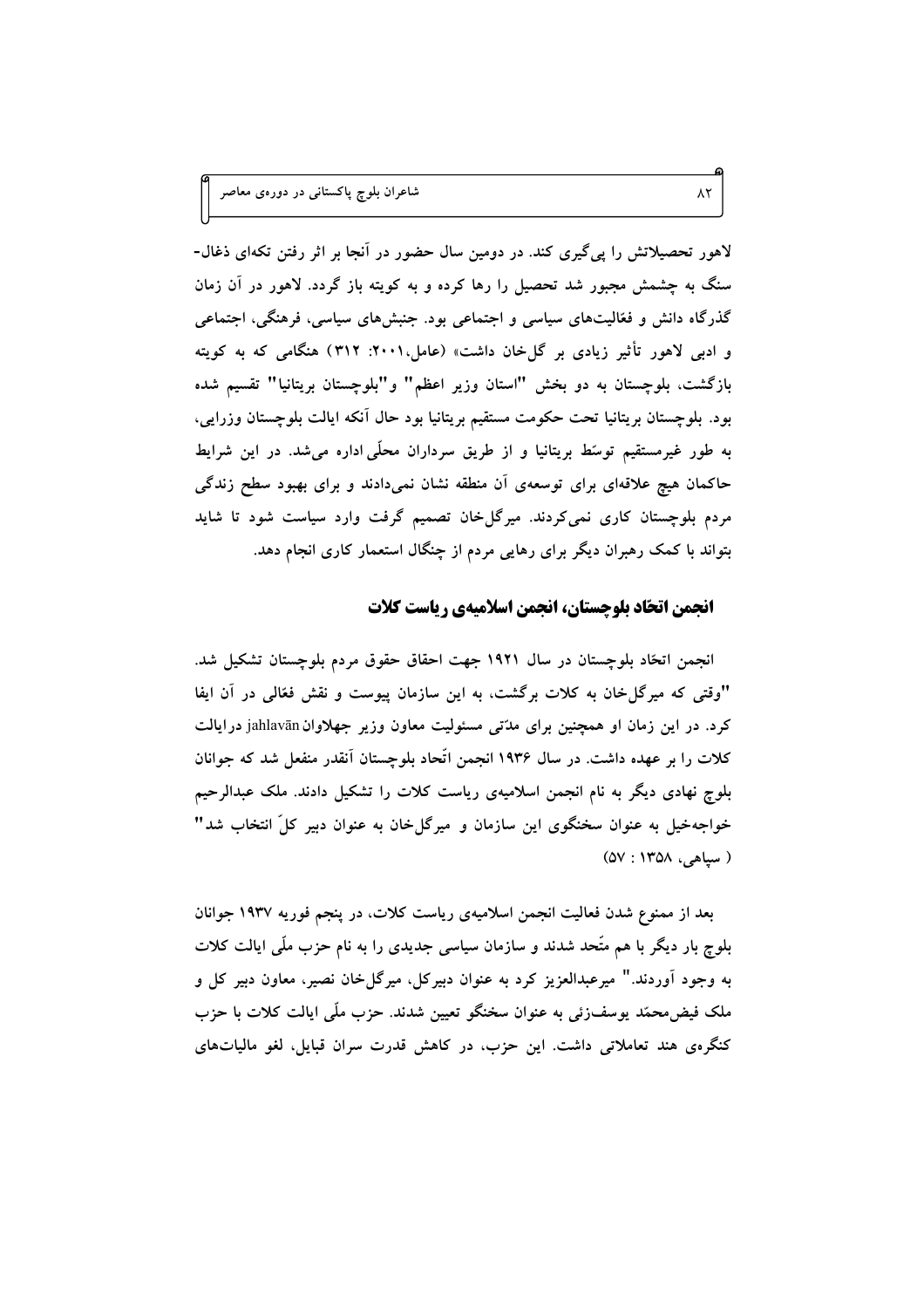ظالمانه و غیر معقول بر فقرا که توسّط سرداران تحمیل میشد و همچنین در شکل دهی یک پارلمان دموکراتیک بعد از پارلمان بریتانیایی ایالت مستقل کلات، نقش مهمّی داشت. حزب ملَّی کلات فراز و نشیب هایی در روابط خود با خان کلات داشت. در ابتدا رهبران اصلی حزب مانند عبدالرحيم خواجەخيل، فيض محمّد يوسفزئى، گلخان نصير و عبدالعزيز كرد دارای سمتهای دولتی نیز بودند. در سال ۱۹۳۹ طی یک نشست سالانه که میرغوثبخش بزنجو bozenju به عنوان نمایندهی حزب در کراچی شرکت کرد، عدّمای اراذل و اوباش توسّط سرداران محلّی به جلسه فرستاده شدند تا گردهمایی را با گشودن آتش به سوی شرکت کنندگان برهم زنند."(دشتیاری،۱۹۹۶: ۸۱) پس از این حادثه همهی اعضای حزب که سمت دولتی داشتند استعفا داده و سپس دستگیر شدند. مدّتی بعد خان با سران آشتی کرد و آنها را به عنوان مقامات رسمی بار دیگر به کار گرفت. بعد ها تنش میان حزب و خان کلات بالا گرفت. این بار سران حزب از مناصب دولتی استعفا دادند و هرگز به آن مشاغل باز نگشتند.

در سال های بعد، پاکستان با چالشهای متعدّدی مواجه شد." در سال ۱۹۵۴ فعّالیت حزب کمونیست ممنوع گردید. در سال ۱۹۵۵ همهی ایالات غربی پاکستان به یک بخش واحد تبدیل شدند. در این شرایط سیاستمداران ملّیگرای بلوچ به رهبری غوثبخش بزنجو، گلخان نصیر، أقا عبدالکریمخان (برادر خانکلات)، محمّدحسین عنقا و قادربخش نظامانی، استمان گل،estemāngol حزب «مردم بلوچستان» را تشکیل دادند. آقا عبدالکریم به عنوان دبیر کل حزب برگزیده شد. "(دشتیاری، ۱۹۹۰ : ۱۱۲)

در سال ۱۹۷۰ در یک انتخابات عمومی، حزب عوام ً ملَّی در بلوچستان رای اکثریت را به دست آورد. میرگل خاننصیر پس از شکست دادن زمیندار بزرگ، چاغی به مجلس ایالتی راه یافت. در همان سال پاکستان شرقی از پاکستان جدا شد و به دلیل مناقشاتی که بر اثر نتایج انتخابات به وجود آمد،کشور مستقلی به نام بنگلادش تشکیل شد. بوتو تمایل نداشت حزب عوام ً ملَّى دولت تشكيل دهد امَّا به خاطر گفتگوهاى زيادى كه بين «بوتو»و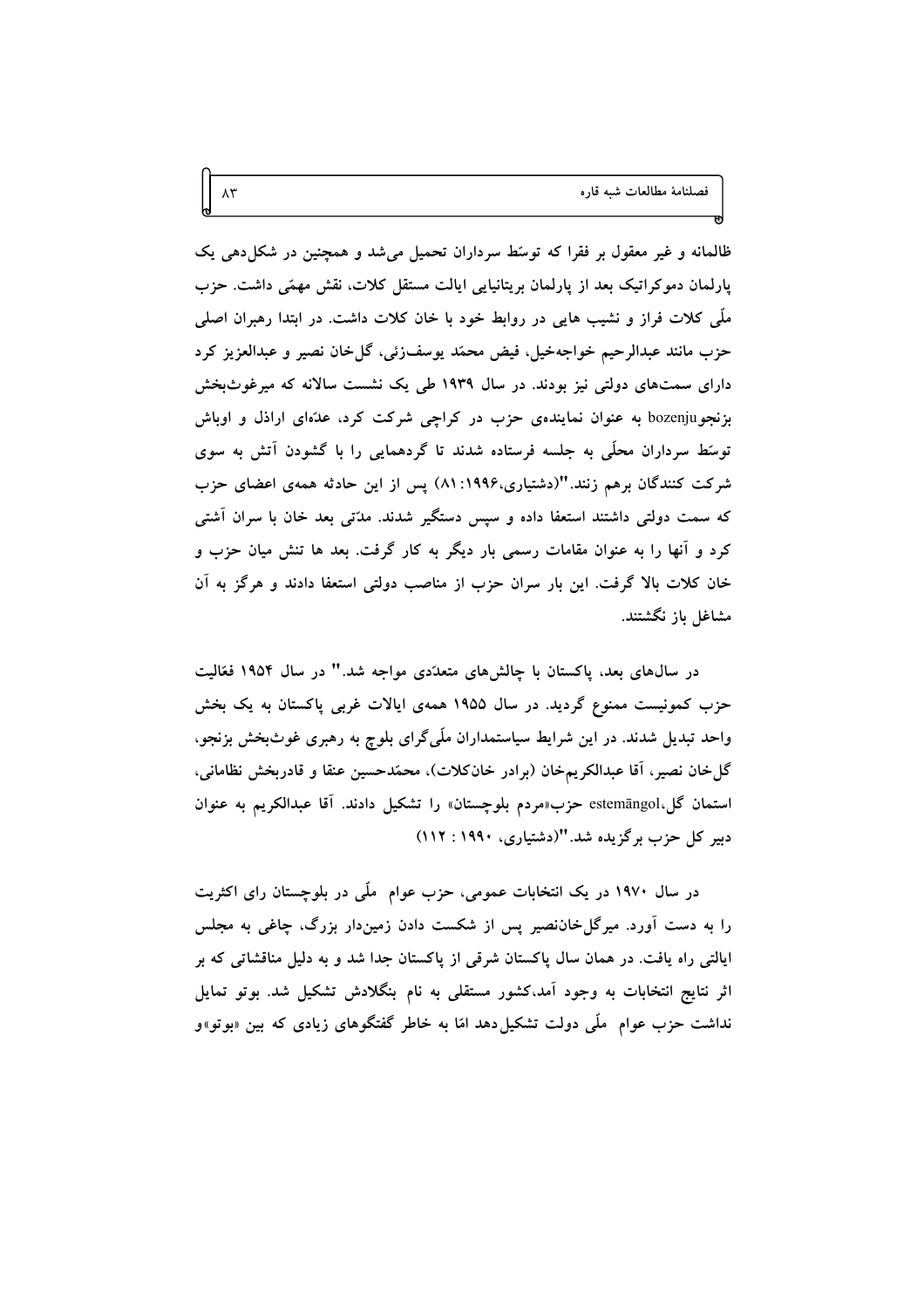شاعران بل*و*چ پاکستانی در دورهی معاصر

« بزنجو»صورتگرفت حزب توانست در سال ۱۹۷۰ در هر دو ایالت، دولت ائتلافی تشکیل دهد»(ناصح، ۱۳۵۰ : ۲۱۲ )

در بلوچستان سردار عطاالله منگلmengol به عنوان اولین وزیر اعظم بلوچستان انتخاب و میرغوث بخش بزنجو فرماندار گردید. گلخان در این دولت، سمتهایی مانند وزارت آموزش، سلامت، اطلاعات، رفاه اجتماعی و گردشگری را بر عهده داشت. گل خان در آن زمان بنای کالج پزشکی بولان را که تنها کالج پزشکی در بلوچستان بود،گذاشت.

در این زمان اختلافاتی میان نواب اکبر بگتی و سایر رهبران حزب پدید آمد. بوتو که به دنبال راهی برای حذف دولت عوام ملّی بود، فرصت را برای این کار مناسب دید و از اکبر بگتی برای عزل دولت استفاده کرد و دولت به عنوان اعتراض به این شرایط به استعفا تن در داد. اکبر بگتی به عنوان فرماندار انتصابی بلوچستان بر سر کار آمد. سه ماه پس از عزل دولت، گل خان با اتهامات زیاد و پیش از رهبران دیگردولت ائتلافی دستگیر شد. «در آگوست ۱۹۷۳ برادر گلخان. میر لونگ خان lāvang در یک عملیات نظامی توسّط ارتش پاکستان کشته شد. سرهنگ سلطان محمّدخان رییس پلیس بلوچستان و برادر گلخان یک روز پس از به خاکسپاری میرلونگخان در کویته بازداشت شد. همراه با سلطان محمّدخان. غوثبخشبزنجو، عطاالله منگل، خیربخش مری و بزن بزنجو دستگیر شدند. از آنجایی کهاین دستگیریها در دورهی زمامداری اکبر بگتی انجام شد افکار عمومی در بلوچستان به شدّت علیه بگتی تحریک شد. گل خان در دورهی زندان اشعار زیادی علیه بگتی سرود.»(همان:  $(114)$ 

پس از کنارگذاشتن دولت بوتو توسّط ژنرال ضیاءالحق، مذاکراتی برای آزادی زندانیان صورت گرفت که در سال ۱۹۷۹ منجر به آزادی مشروط آنها شد. غوثبخش بزنجو، گل-خان نصیر و عطاالله منگل پس از آزادی، طرفدارانشان را که به افغانستان پناهنده شده بودند، بازگرداندند. خیربخش مری meri و شیرو مری به افغانستان رفتند. سردار عطاالله به لندن رفت و گل خان و غوثبخش بزنجو به حزب دموکراتیک ملّی ولمی خان پیوستند.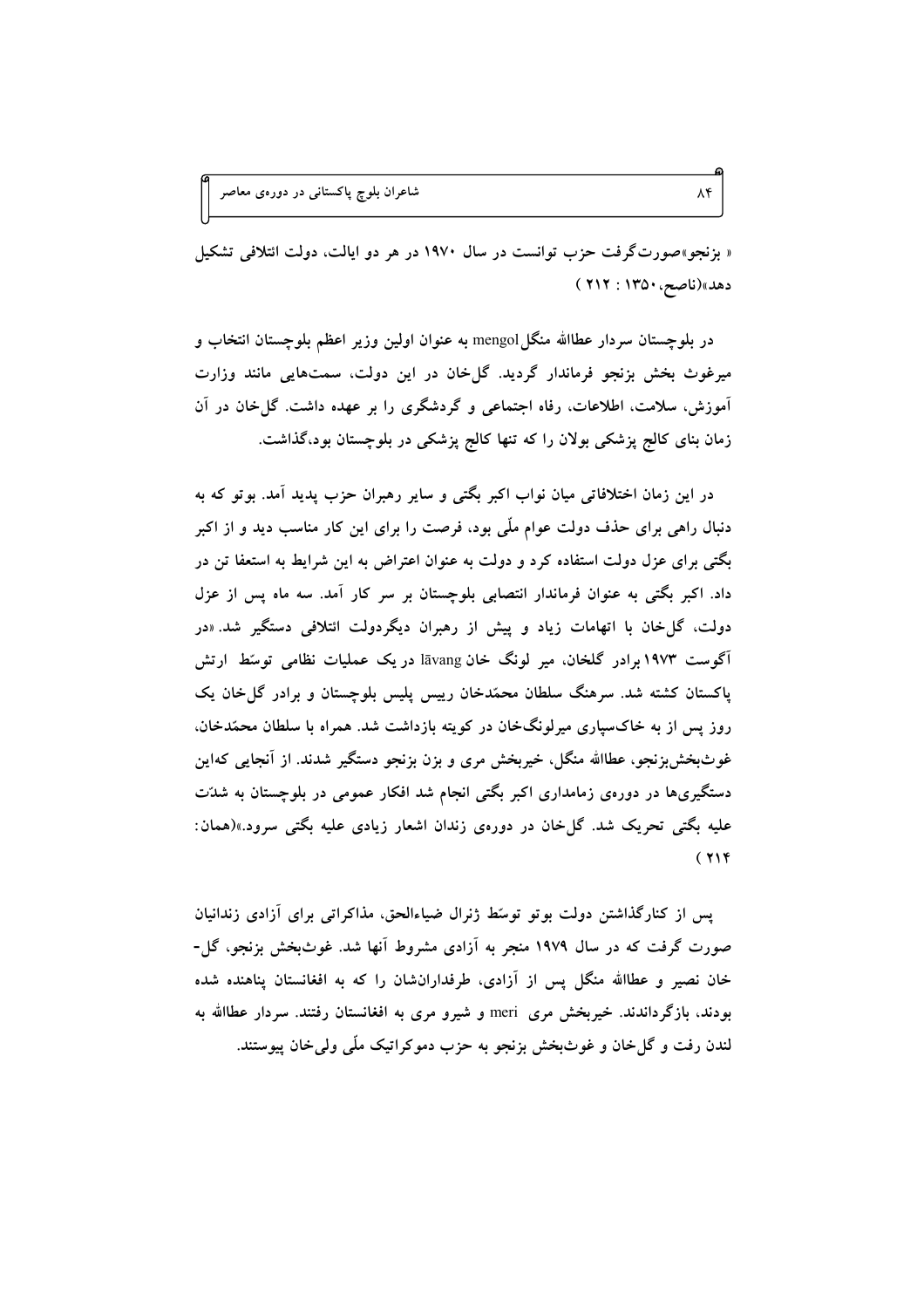پس از مدّتی غوثبخش بزنجو با ولی خان بر سر موضوع انقلاب ثور افغانستان دچار اختلاف شد." میرگل خان و بزنجو حزب را ترک کرده و حزب ملّمی پاکستان را تشکیل دادند. بزنجو دبیر کل حزب شد و گلءخان دبیر کلّی حزب را در بلوچستان به عهده گرفت. بعدها اختلافاتی میان این دو رهبر بلوچستان پیش آمد که گل خان مجبور به استعفا شد. او از سیاست کناره گرفت و به کارهای ادبی پرداخت. "(همان : ٢١٥)

میر گل خان بین سالهای ۱۹۳۹ تا ۱۹۷۸ چندین بار به اتهامات سیاسی به زندان افتاد. او تقریبا ۱۵ سال از زندگی خود را در زندان گذراند.

#### خدمات ادبي

میرگل خان شعرهایی به زبان انگلیسی، اردو، بلوچی، براهویی و فارسی سروده است. بیشتر اشعار او به زبان بلوچی هستند. اکثر اشعار اردوی گل خان نصیر بین سالهای ۱۹۳۳ تا ۱۹۵۰ سروده شدهاند که هیچگاه به صورت مجموعه ا ی مستقل منتشر نشدند.

«اشعار گل خان بیشتر با درون مایهی انقلابی و ضد استعماری سروده شدهاند. شعر او منعکس کنندهی روح مترَّقی او و عقاید سوسپالیستی است. میرگل خان بسیار با شکاف طبقاتی که آن زمان وجود داشت مخالف بود. اشعار او نشانگر عدم علاقهی او به تفاخر ثروتمندان به فقرا بود» (عامل، ۲۰۰۱ : ۴۱۹)

وی دارای قلمی استوار وتفکری احتماعی بود." بیانات او در مورد سنتهای فرهنگی قوم بلوچ نشان دهندهی اطلاعات وسیع او درباره فرهنگ و تاریخ این قوم است." (آزگ، ۲۰۰۱ : ۱۷۱) پیام گلخان نصیر درا شعارش سخت متأثر کننده است و نفرت شدید او را از دولت بریتانیا نشان می دهد. نسل جدید شاعران بلوچ به طور چشمگیری از اندیشه های وی ىھرە گرفتەاند.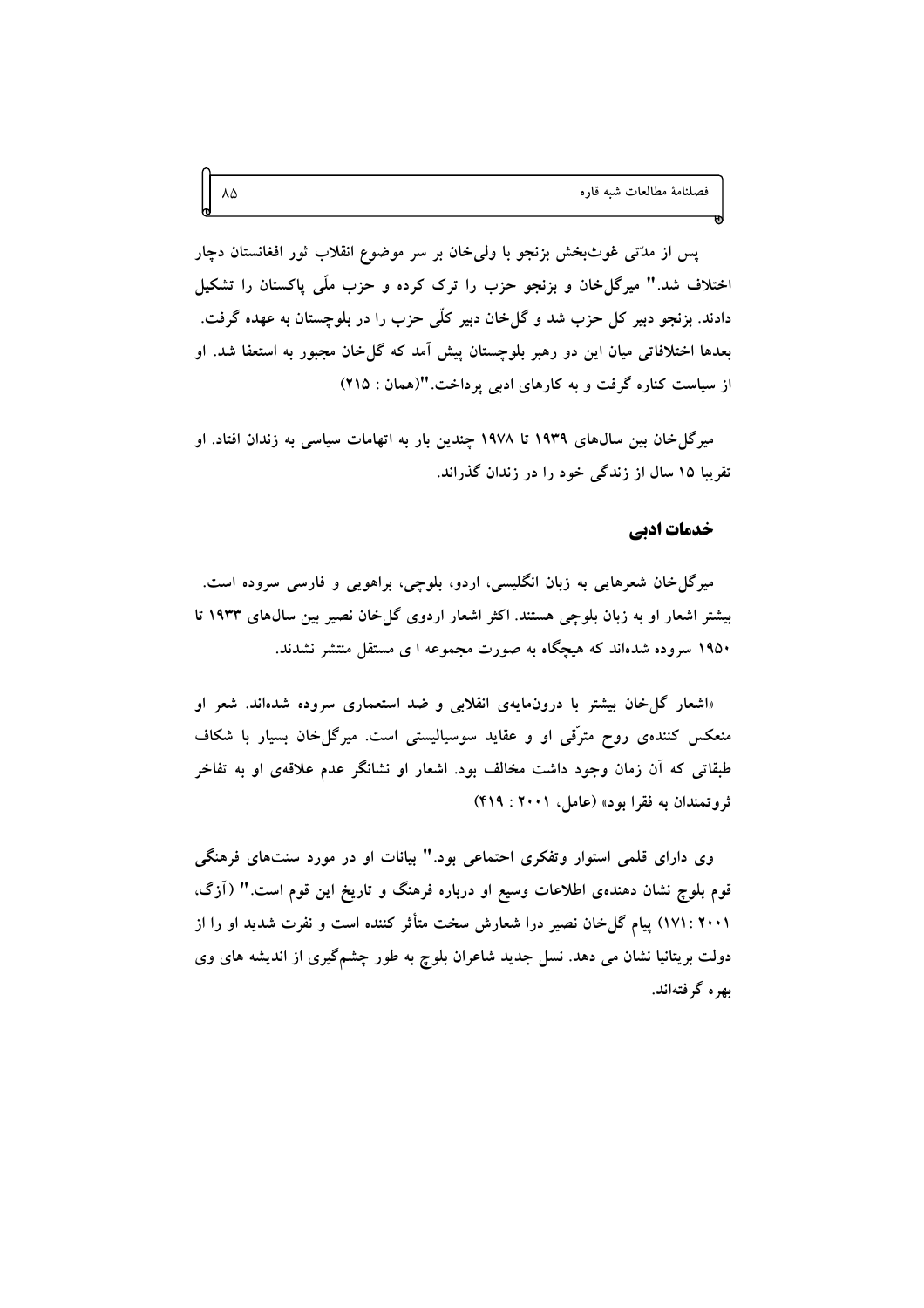آثار او عبارتند از: گلبانگ که اولین مجموعهی شعر بلوچی اوست و در سال1۹۵۱به چاپ رسیده است. تاریخ بلوچستان به زبان اردو در دو جلد شامل تحقیقات او دربارهی تاریخ بلوچستان تا وقایع سال ۱۹۵۵م است. داستان دوستین و شیرین یکی از بهترین آثار گلخان است که نویسندهی پرآوازه آزاد جمال الدّینی، در مقدمهی کتاب، او را بزرگترین شاعر بلوچ نامیده است و سرانجام کوچ و بلوچ که استدلال منطقی گل خان دربارهی اثبات همریشه بودن بلوچ و براهویی است.

بلوچستان کی سرحدٌی چهاب مار، ترجمهی اردوی کتاب ژنرال دایر به نام "مهاجمان سرحد" است و سیناء کچگا sina kaĉga ترجمهی بلوچی اثر فیض احمد فیض است. شاه لطیف گوشیت ترجمهی بخشی از اشعار شاه عبدالطیف بهاتی وگُل گال، نهمین دفتر شعر و شنبلاک، دهمین دفتر شعر اوست که شامل ترجمهی اردوی برخی از اشعار توسّط خودش می باشد.

بعد از استعفای گل خان از رهبری حزب ملّمی پاکستان، سلامتی!ش مختل شد و پزشکان تشخیص دادند که او به سرطان ریه مبتلا شده است. به علت تنگدستی و نیذیرفتن کمکهای اطرافیان، نمی توانست داروهایش را به موقع تهیه ومصرف کند و شرایط عمومیاش روز به روز بدتر می شد تا آنجا که قادر به ترک بستر بیماری نبود. بعد ها او به کراچی برده شد ولی دیگر دیر شده بود و پزشکان پیش بینی کردند که چند روزی بیشتر زنده نخواهد ماندو سرانجام میرگل خان نصیر در پنجم دسامبر ۱۹۸۳ در بیمارستان میدایست (Mid East) کراچی چشم از جهان فرو بست. (دشتیاری، ۱۹۹۶:۸۲ ) نمونهای از اشعار او:

من شبیه این جوانهای شجاعی هستم که در کمینگاه دشمنان گرفتارشده اند.

به وسیله شمشیرها زخمی شدهاند و ناامید باقی ماندهاند

در یک دشت بسیار بزرگ بدون آب، گرگهای گرسنه منتظر خوردن گوشــت تــن آنــان هستند

٨۶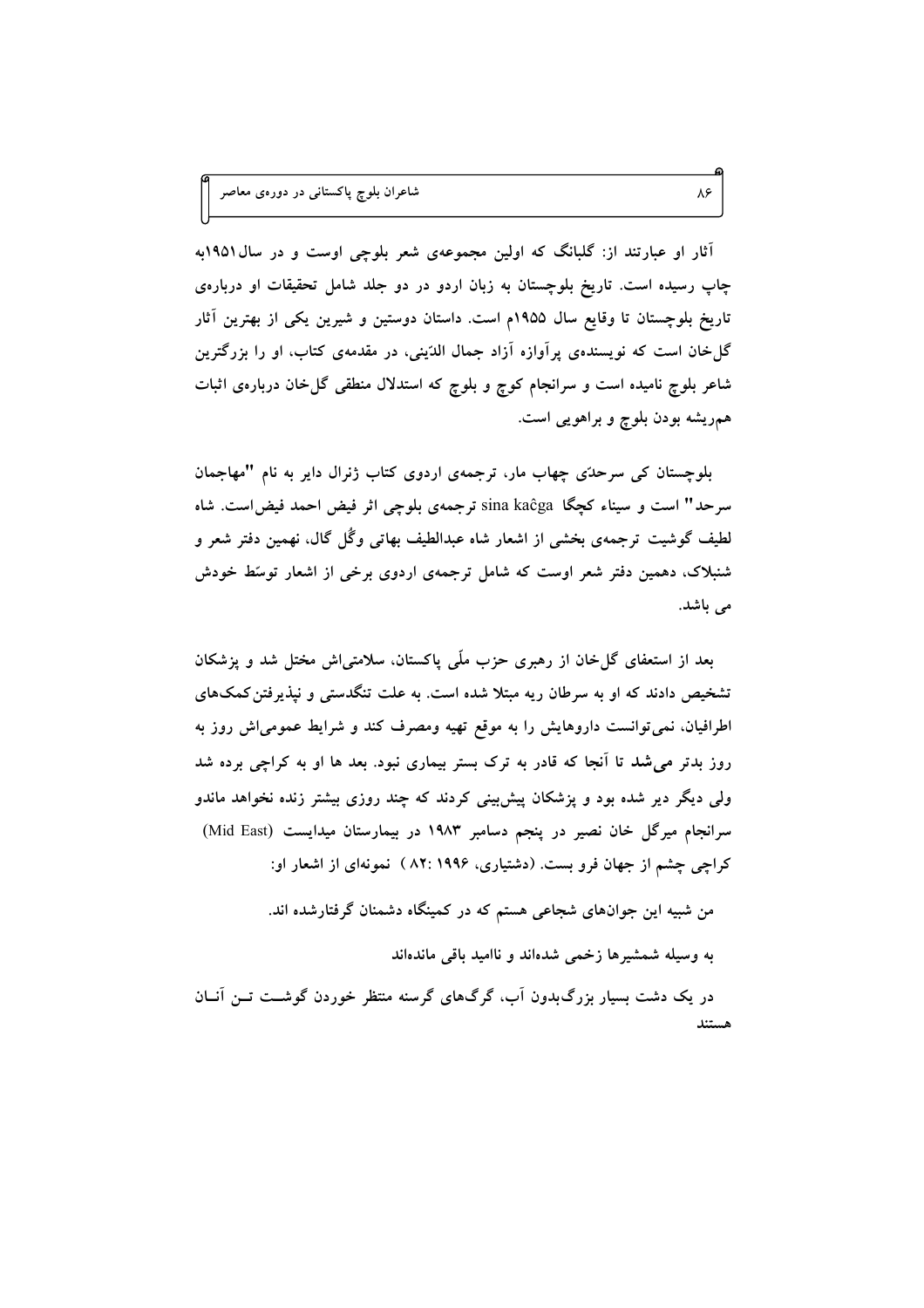بعد از آنکهآن ها آخرین نفس خود را بکشند امّا من به دشمنان میگویم کـهشـگفت زده نشويد

مادران شجاع دوباره چنین فرزندان رشیدی را تربیت می کنند( نصبر ، ۱۹۷۱ : ۱۰۰ )

### آزاد جمال الدّيني

عبدالواحد آزاد جمالاالدّيني درسال ۱۹۱۸ ميلادي در قريهي اجدادي خود نوشكي nūŝki به دنیا آمد. تحصیلات ابتدایی را در حوزهی علمیه ی شهر خود به پایان رسانید و بعد از آن به دبیرستان سندیمن sandiman رفت متاسفانه در آنجا نتوانست به تحصیلات خودادامه دهد پس به دبیرستان اسلامیه رفت ومقطع دبیرستان را در این مدرسه به اتمام رسانید و برای ادامهی تحصیل به آکادمی کراچی رفت. او پس از اتمام تحصیلات در رشتهی زبان اردو به نوشکی باز گشت و وقتی با وضعیت اجتماعی مردم و فقر و بدبختی و بی سوادی آنها رو به رو شد ، بهترین راه را برای از بین بردن این جهل و نادانی، آگاه کردن مردم و همچنین تشویق آنها به یادگیری علم و دانش دانست.(عامل، ۲۰۰۱ : ۱۲۰)

او پس از آن، دست به انجام فعّالیتهای فرهنگی زد و با چندین روزنامه و ماهنامه که به زبان اردو منتشر میشد، همکاری کرد. در سال ۱۹۵۶ برای نخستین بار، ماهنامهی فرهنگی ماهتاک بلوچی را منتشر کرد. آزاد جمالالدّینی با تمام سختیها و فشارهایی که وجود داشت توانست تا دو سال، ماهنامه را اداره کند.

«مهم ترین فعّالیت او در زمینهی زبان و ادبیّات بلوچی آن بود که جوانان را تشویق می کرد تا به زبان بلوچی بنویسند و شعر بسرایند. مهمترین مضمون اشعار آزاد مسایل اجتماعی چون فقر، بدبختی مردم، بی سوادی و همچنین بازگویی ظلم و ستمی است که حاکمان آن زمان پاکستان بر مردم روا داشتهاند»( مری، ۱۹۹۲: ۸۹)

از مجموعه دفتر اشعار او که تا کنون به چاپ رسیدهاند می توان به روژن rūžen و مستین توار mastin tavār اشاره کرد. آزاد جمال(لدّيني سرانجام بعد از سـالهـا تــلاش و کوشــش برای احیای زبان و فرهنگ قوم بلوچ درینجم سپتامبر ۱۹۸۱ دار فانی را وداع گفت.

 $\lambda\lambda$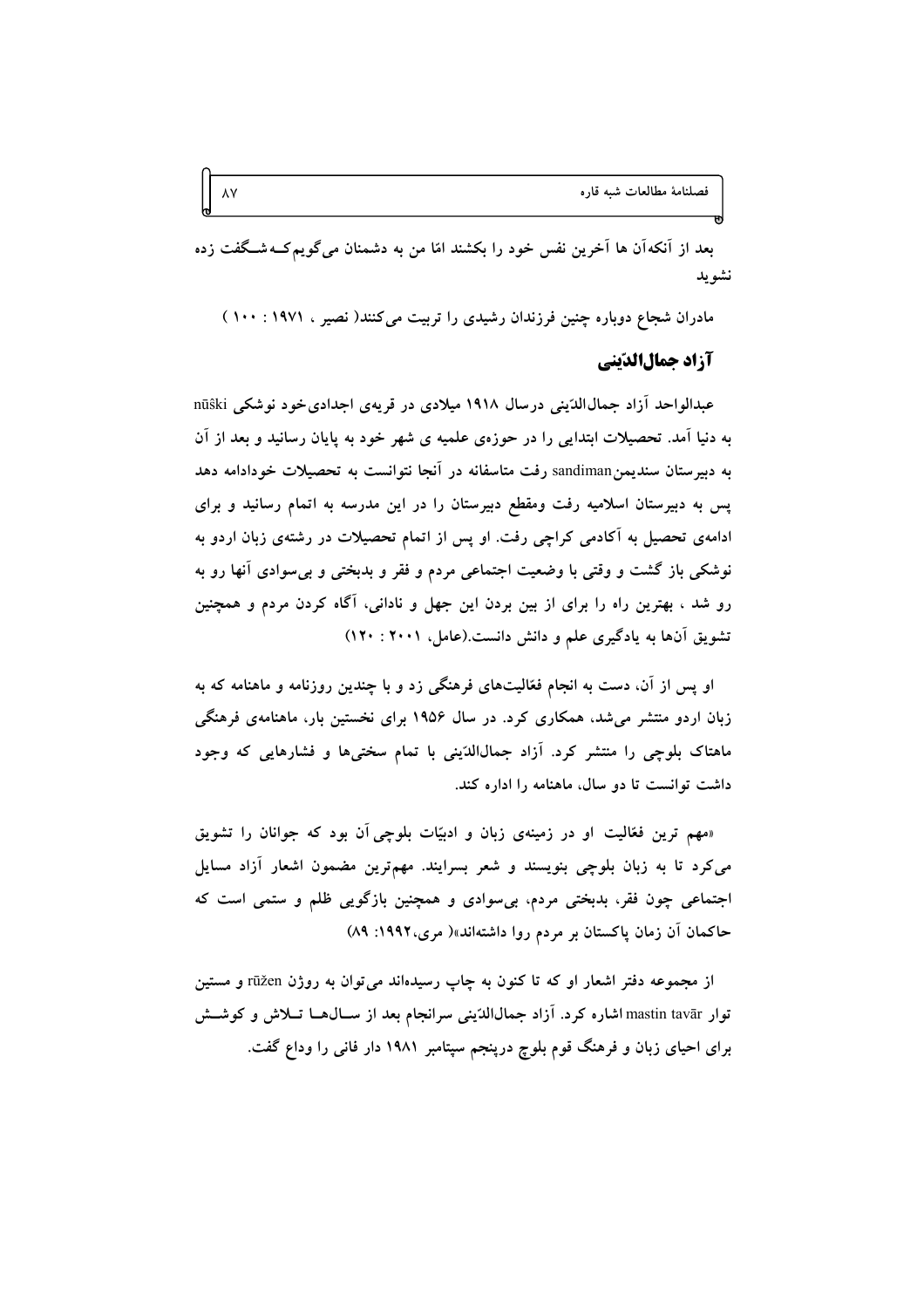نمونهای از شعر او:

این سرزمین مادری که با خون مردم آبیاری شده است. روزی سبز خواهد شد و از خشکسالی قرنها نجات پیدا خواهد کرد. من تاریخ را با خون خود نوشتم تا برای نسل های آینده شاهدی قوی باشد و رنجهای مرا باور داشته باشند.(جمال الدینی، ۱۹۷۸: ۱۴۲)

سیّد ظهورشاه هاشمی

سیّد ظهورشاه هاشمی در بیست ً و یکــم آوریــل ســال ۱۹۲۶ مــیلادی در شــهر بنــدری گوادر gudar از بنادر بلوچستان واقع در پاکستان در خانوادهای شیفتهی ادب و فرهنگ، بــه دنیا آمد. تحصیلات ابتدایی را نزد پدرش سیّد محمّد شــاه هاشــمی و دوره متوسّــطه را در دبیرستان گوادر گذرانید. سیّد ظهورشاه از بزرگترین شاعران و نویسندگان و محققــان بلــوچ بود که به زبان های فارسی، اردو، انگلیسی وعربی تسلّط کامل داشت.(هاشمی، ۱۳۸۴ : ۹)

در سال ۱۹۴۹م که بخش بلوچی رادیو کراچی آغاز به کار کرد به ســمت سرپرســتی آن برگزیده شد و تا سال ۱۹۵۴ این سمت را بر عهده داشت. سبّد ظهورشاه در سال ۱۹۶۹ بــه دعوت دکتر استراسر، دانشمند و زبانشناس معروف آلمانی مرکز فرهنگی پژوهشی داکسین کالج به پونای هندوستان رفت. این دو، تحقیقاتی را بر روی زبان بلوچی آغازکردند و سپس دکتر ان-اس- شاکلاکه استاد دانشگاه پونا و مسلط بهزبانهای سانـسکریت و شــاخههــای دیگر زبانهای هند و ایرانی بود به آنها پیوست.

«سیّد ظهورشاه با همکاری این دو دانشمند و تلمّذ آنان، آموزش زبانهای هند و ایرانسی را به پایان برد و خویشاوندی آن زبانها را با زبان بلوچی نیز دریافت. این دانش وسـیع، او را یاری کرد تا فرهنگنامهای به نام سیّد گنج را که از سالها پیش به جمــع|وری مــوادّ آن ير داخته بود، تأليف كند»( همان : ١١)

 $\lambda\lambda$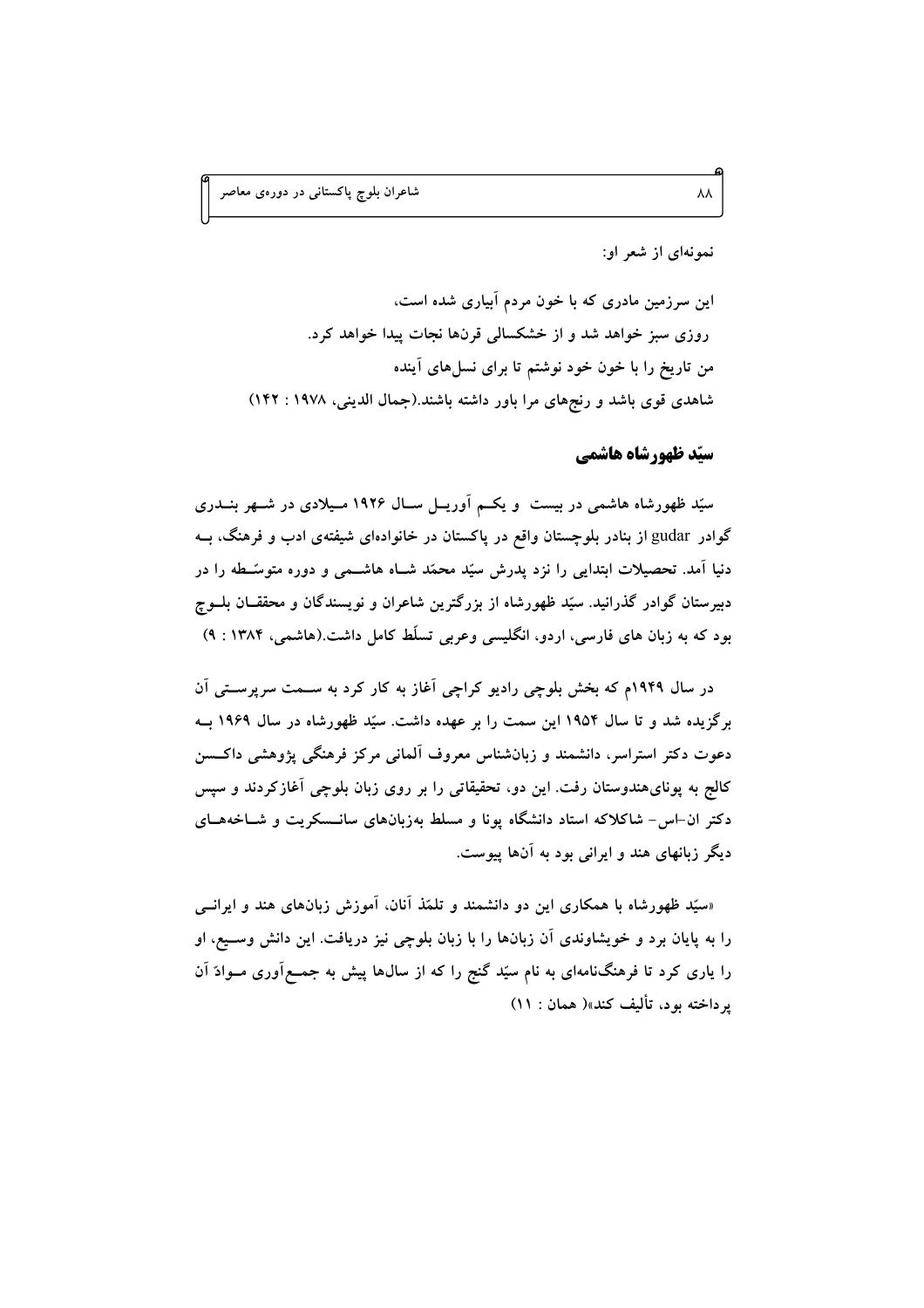سیّد ظهورشاه در عین تحقیق در زبان و فرهنگ، شاعری بیبدیل در زبان بلوچی است و در واژهگزینی، اصالت لغات و کلام شناخته شده میباشد. جوهرهی اصلی شعر در اشعار او بیشتر از بیان مسایل اجتماعی و سیاسی است که در شعر اکثر شعرا دیده می شود.

«سیّد هاشمی در طول عمر کوتاه خود که به عقیدهی دوستانش نیمــی از آن در بیمــاری سل گذشت، حدود بیست و پنج جلد کتاب نوشت که یکی از اینها قاعدهی آموزش قــرآن به زبان بلوچی بود. او رمانی به نام نازک را به منظور آغاز تجربهی رمـان نویــسی در زبــان بلوچی نوشته شده است.»( همان : ۱۱)دیگر آثـار او عبارتنـد از:۱-میرکنـد mirkand کـه مجموعه اشعار اوست ۲- بلوچی بنگیج baluĉi bongij که کتابی دربـاره تـاریخ بلوچــستان است.۳-ترایکنین ترمپ trapkonin teramp که مجموعهی اشعار بلوچی او است. ۴-بلــوچی زبان و ادب کی تاریخ ،درباره تاریخ ادبیّات بلوچی به زبان اردو ۵– ستکین دستونک setkin dastunk که مجموعه غزلهای اوست۶- سیّد گنج که لغتنامه ای بلوچی است.

سیّد هاشمی به دنبال سالها التزام و کار و رنج سرانجام در چهارم مارس سال ۱۹۷۴ در گذشت. اینک نمونه ای از اشعار او:

> ما آپارتمانهای شما را نمی خواهیم، کلبهی ما را نسوزانید نیاز به دژ و قلعهی شما نداریم، تپّههای ما را محاصره نکنید دکانهای شما را نمی خواهیم، مزارع ما را ویران نکنید به کشتیهای شما نیاز نداریم، قایقهای ما را از بین نبرید آرزوی سفینههای شما را نداریم، شتران ما را ندزدید آرزوی سلاحهای شما را نداریم، بازوان ما را نشکنید با مامخالفت نکنید زیرا شما هم، با قدرتی بالاتر سرکوب می شوید

(هاشمې، ۱۹۷۰:۶۵)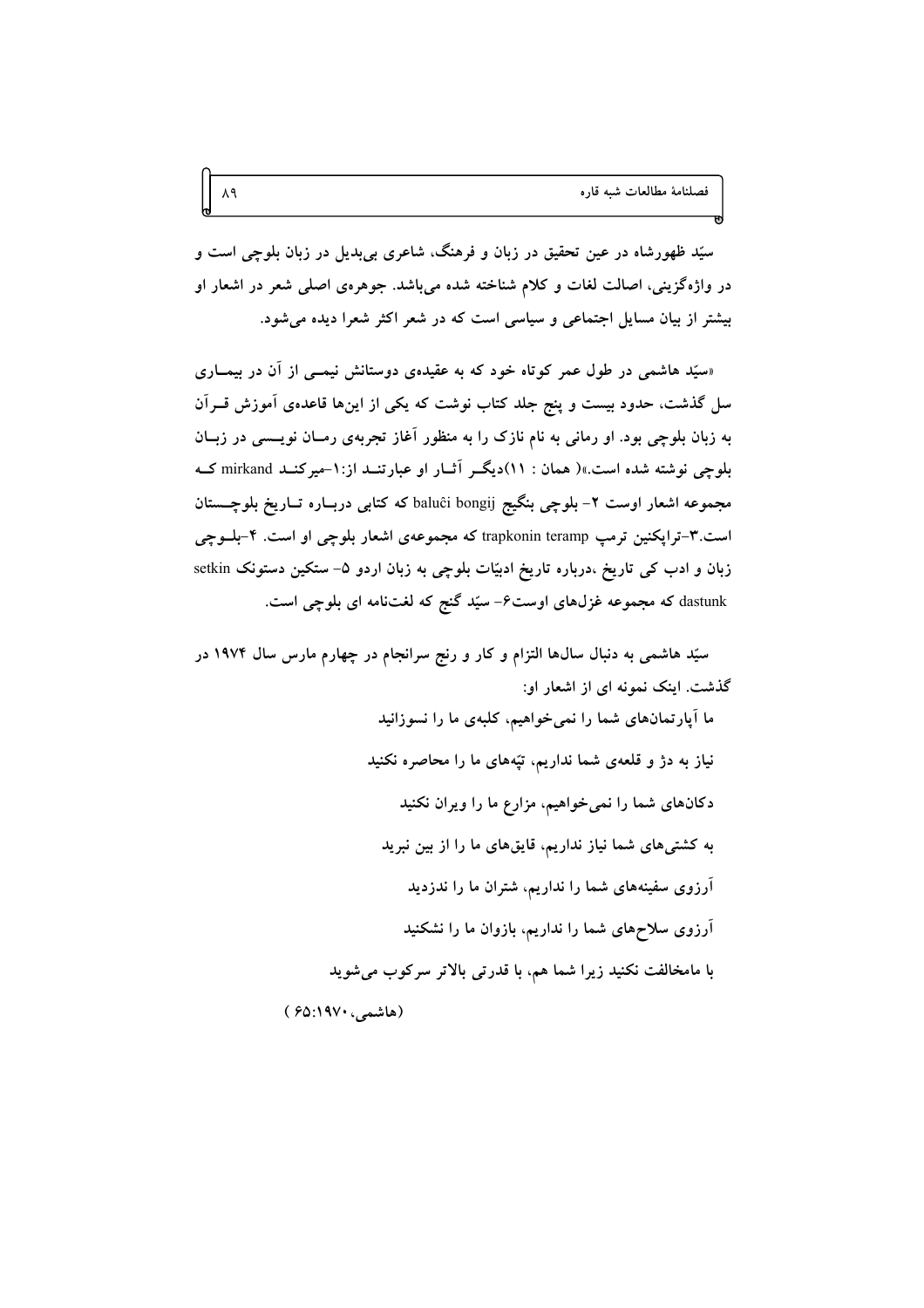#### عطا شاد

اسحاق معروف به عطاشاد فرزند لال خان در سیزدهم فوریه سال ۱۹۲۹ در شهر سنگانی سر» sangani sar به دنیا آمد بعد از آن وارد مدرسهای در شهر کیچkiĉ همان تربت امروزی شد. در سن دوازده سالگی توانستدردبیرستان دولتی تحصیلات خود را در دورهی متوسّطه به پایان برساند. سپس برای ادامهی تحصیل به شهر پنجگور و از آن جا به کویته رفت تا در رشتهی پزشکی ادامه تحصیل دهد امّا او علاقهی چندانی به رشتهی پزشکی نداشت. (عامل،  $(YY; Y; Y)$ 

عشق و علاقهی وی به شاعری او را از ادامهی تحصیل در رشتهی پزشکی باز داشت. عطاشاد در رشتهی ادبیّات اردو ادامهی تحصیل داد و بعدها دوستان نزدیکش او را تشویق کردند تا به زبان مادری خود یعنی زبان بلوچی شعر بگوید. پس از آن به سرودن شعر به زبان بلوچی پرداخت و با شاعران بزرگ اردو و بلوچزبان همراه شد. وی در پاکستان و خارج از پاکستان جلسات زیادی را رهبری و به کشورهای بریتانیا، ایران، کانادا، عربستان سعودی و بحرین سفر کرد و در انجمنهای شعری حضور یافت.

«او با سبک خاص خودش تحوّلی بزرگ در شعر بلوچی ایجاد کرد و کامل کنندهی تمام کارهایی بود که شاعران قبل از او این کار را انجام داده بودند. او نه تنها در زمینهی شعر فعّالیت داشت بلکه در زمینهی داستاننویسی و رماننویسی نیز تبحّر خاصی داشت»(صابر،  $(0V:199)$ 

زبان بلوچی مدیون خدمات ارزنده عطاشاد است. او در زمینهی به کار بستن واژگان خاص مهارت بی نظیری داشت. واژگانی چون ایرجیگ irjig،لُر ،ماهکان mahekan، مهنا، mahna کبلین بروان. koblin borvan و... که امروزه واژگان متداول در زبان بلوچی هستند، نخستین بار در شعر او به کار رفته اند. وی در استفاده از قالبهای شعری هم از قالبهای سنتی بهره جسته و هم از قالبهای جدید مثل قالبهای آزاد، نیمهآزاد، نیمگال و دوگال که در همهی این قالبها اشعار زیبایی را سروده است.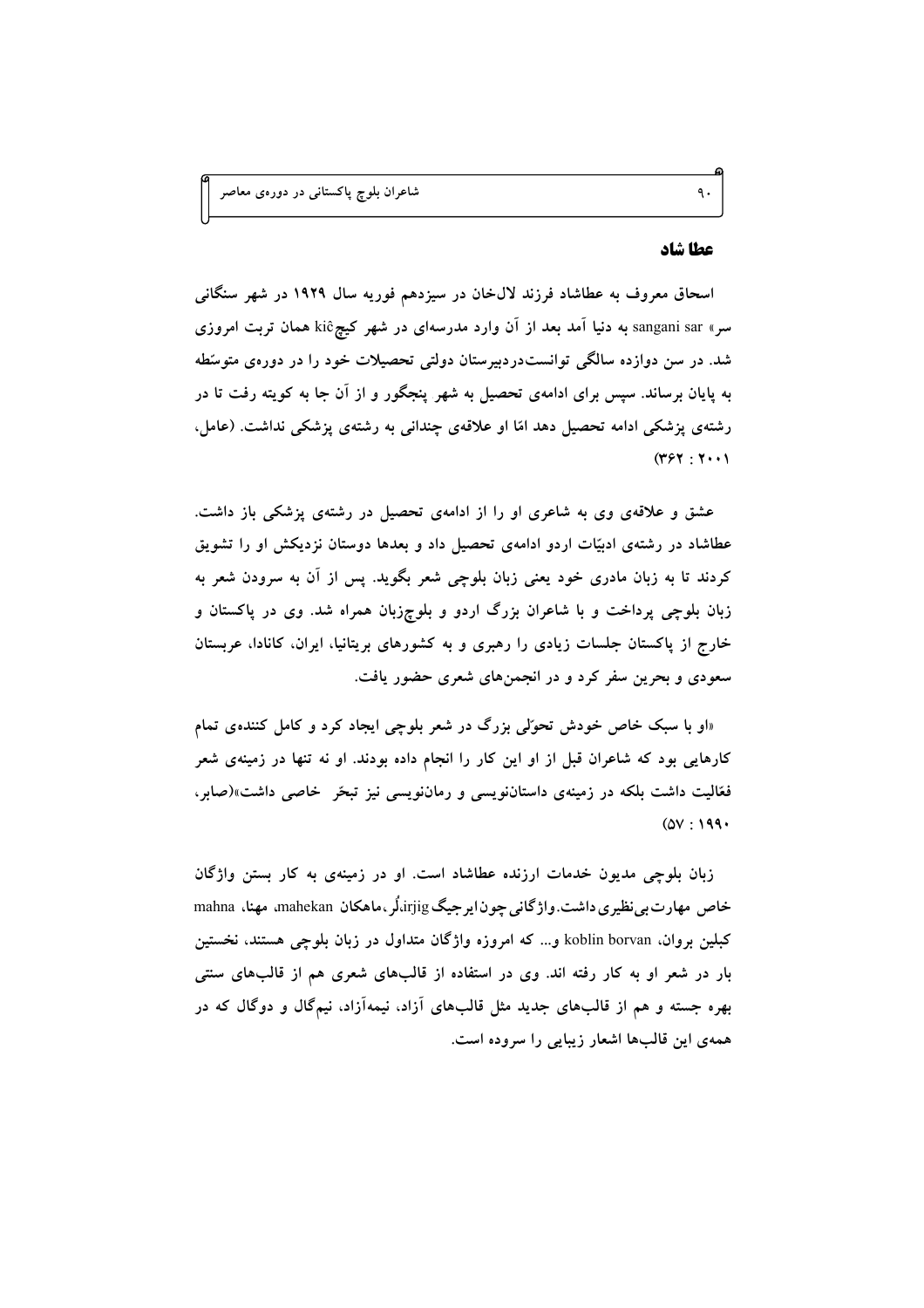«در استفاده از معنای استعاری و رمزی واژگان هم تبحّر خاصی دارد.همچنین در استفاده از ترکیباتی مانند انارکانی کلونت anāri kolunt، رکٌ پل، roke pol شپء گیوار apešgiver بیکانی ساهگ، bikini sahag بروان کمان، borvan kamān کندگ مروارید kandage morvaridو...،که از ترکیبات متداول اشعار او هستند»(جمالاالدّینی، ۱۹۷۸: ۱۱۲)

استفاده از قالب آزاد در شعر بلوچی اگر چه از آزاد جمالالله پنی آغاز می شود ولی حقيقتاً عطاشاد لباسي نو به اين قالب ادبي پوشاند. هر چند از سوی صاحبان ادب مورد انتقاد شدید قرار گرفت ولی او هرگز دل\$شکسته نشد. امروزه این سبک شعری از سوی شعرای نوگرای بلوچ تقلید شده است.

خدمات فرهنگی او دربارهی زبان و ادبیّات بلوچی حائز اهمیّت بسیار است، فعّالیتهای او در رادیو کراچی به عنوان مجری نقش عمدهای در پیش برد اهداف فرهنگی داشت. عطا-شاد سرانجام در سال ۱۹۹۷ دار فانی را وداع گفت.

آثار او عبارتند از: ۱− بلوچینامه ۲− «شپ سخّار اندیم »ŝap sahār andim که مجموعه اشعار بلوچی او است.۳-روچ گر rūĉger که مجموعه اشعار او است. ۴- گچین geĉin که دیوان اشعار او است. ۵- مجموعه اشعار اردو ۶- جوان سال که جمع|َوری گلچینی از دیوان جوان سال بُگتی، شاعر معروف بلوچستان است ۷– سنگاب sangāb که در زمینه شعر اردو است ۸– فرهنگنامه بلوچی– اردو ۹– فرهنگ لغت هفت زبانه در زمینهی شناسایی لهجههای معروف پاکستان. نمونهای از اشعار او:

> «تلاش برای فرونشاندن آگاهی و بیداری مردم عملي بيهوده است آگاهی مردم با کشتن از بین نمیرود همیشه میماند و همیشه پر شور است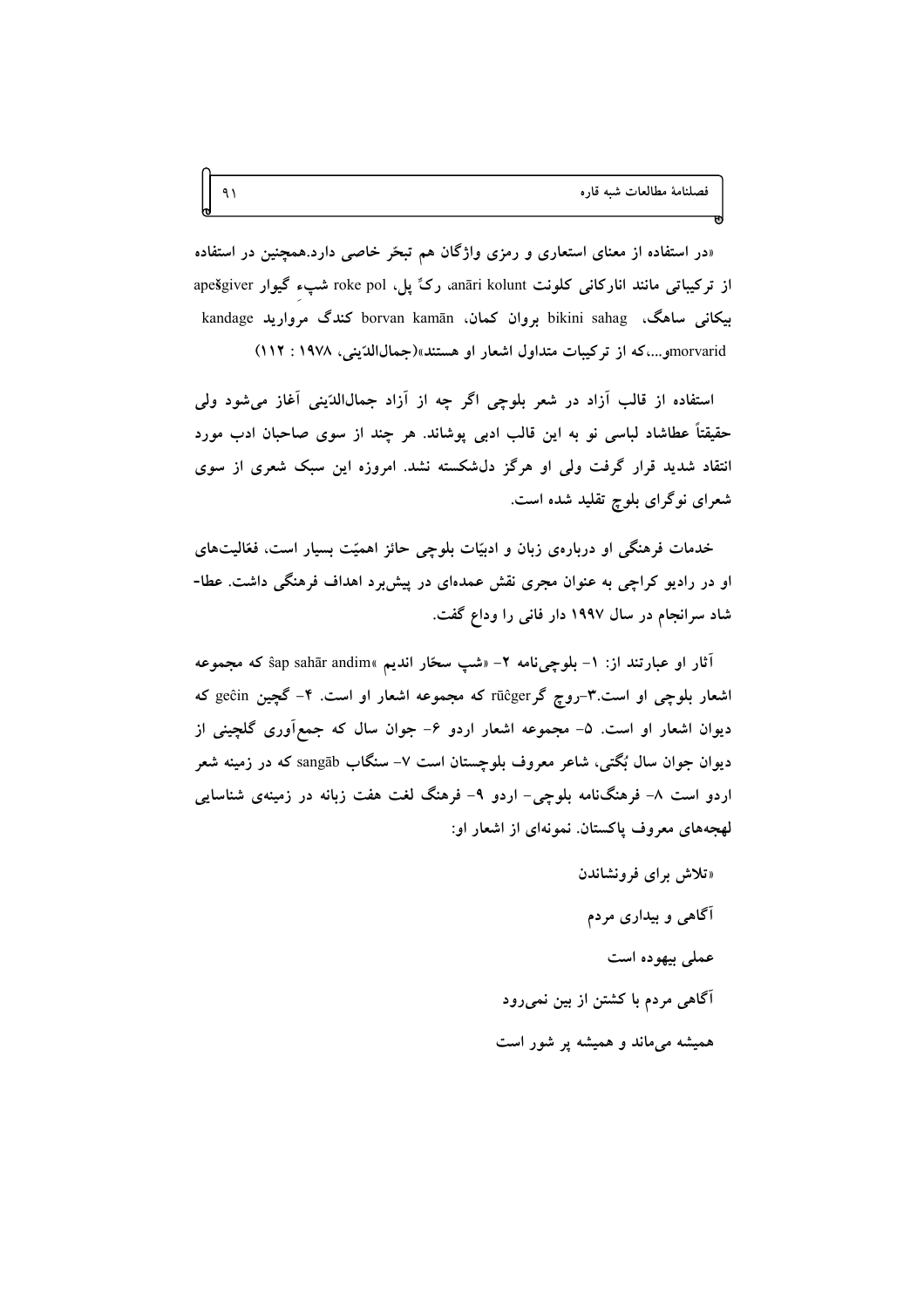روح مردم با کشتن از بین نمی رود آن ها برای همیشه بیقرار و رنجیده میمانند این بی قراری و رنجیدگی مردم، آنها را به اهداف نهایی سوق می دهد آزادی (عطاشاد، ۱۹۸۵: ۱۲۱)

# جيآرملّا

نام اصلي جي آرملا، غلام رسول است.او در سال ۱۹۳۹در شهر جيوني jivani به دنيا آمد و بیشتر عمرش را در همین شهر سپری کرد.(عامل، ۲۰۰۱ : ۲۴۰) اوسرودن شعر را از دوران کودکی شروع کرد و علاقهی وافری به شعر گفتن نشان داد. جی آرملا در جمع کردن جوانان و برپایی مجالس شعر با هدف تشویق آنان تبحّر خاصّی داشت. او همیشه خود را در میان مردم میدید و از نزدیک با مشکلات و گرفتاریهایشان همراه بود و مهمترین ابزار او برای بیان این دردها زبان شعرش بود. اواز عقب ماندگی افراد جامعه، بسیار اندوهگین بود واین مسئله با درد و تأثر در شعرش نمود پیدا کرده است. در یکی از اشعارش مي گويد:

> رنگ شب از تاریکی به سفیدی گراییده ولی هنوز صبح نشده است من برای طلوع صبح فریاد و ناله سر میدهم در حالی که آرامش ندارم بدون مهر تو هرگز دلی که مرده است زنده نمی شود همان گونه که بدون آب هرگز گیاهی سبز نمی شود.(ملّا، ۱۹۹۶ : ۱۲۸)

شعر جی آرملّا شعری است که به خواننده حس امیّدواری نسبت به آینده را میٖدهد. سیّد ظهور شاههاشمی دربارهی جی اَرملّا چنین میگوید: «جی اَر ملّا یکی از بزرگترین شاعران زمان خود بود و مهمترین ویژگی زبان شعر او این است که حتیالامکان از ورود لغات بیگانه در شعرش پرهیز می کند»(هاشمی، ۱۹۷۰ : ۱۲۱)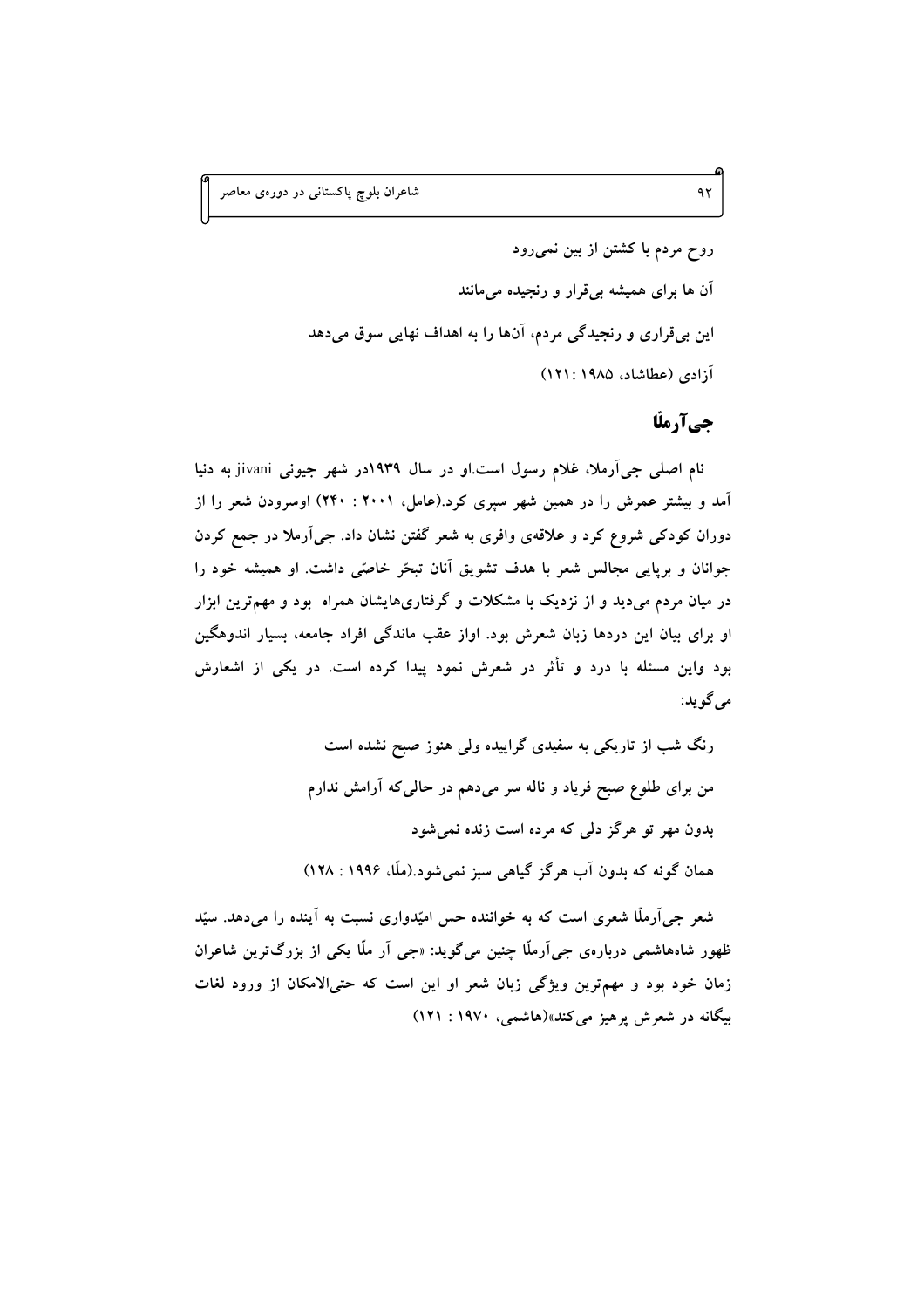یکم ِ دیگر از مشخصات شعر جی آرملّا این است که اشعار او بیشتر در قالب قطعههای کوتاه گفته شده است. از او یک دفتر شعر با عنوان بژن bežan به چاپ رسیده است.

نمونهای از شعر او: بلوچستان روح من قلب من است درمانی برای تمام زخمهای من است جرا من قربانی آن نشدهام ؟ چرا آن دردها را من متحمل نشدهام؟ زمانی که سرزمین مادریم با گلولههای زهرآلود رو به رو شده بود(جی آرملّا ،۱۹۹۶ : ۹۸)

#### عايد آسكاني

عابد آسکانی، شاعر نامدار بلوچ در سال ۱۹۵۶م به دنیا آمد و ابتدا مقدّمات علوم را در حوزهی علمیه فرا گرفت. فعّالیتهای علمی او عبارتند از: سردبیری ماهنامه سوغات ۱۹۸۰ تا ۱۹۸۳، رئیس آکادمی سیّد هاشمی ۱۹۸۹ تا ۱۹۹۱ و همچنین چندین سال همکاری نزدیک با ماهنامهی «بهارگاه». او از سال ۱۹۸۵ با مجله بلوچی لبزانک همکاری کرده است و در این مجله مجموعه اشعار خود را به زبانهای فارسی، بلوچی و اردو به چاپ رسانده است (عامل، ۲۰۰۱ : ۳۱۹) علاوه بر تبحّر در شاعری، در داستاننویسی و رماننویسی نیز مهارت خاصّی از خود نشان داده است و به حقیقت باید گفت که رماننویسی به روش جدید در زبان بلوچی با او آغاز شد.

در اشعار عابد آسکانی، ژرف اندیشی، نوآوری، استفاده از صنایع ادبی و همچنین آوردن اصطلاحات خاص به چشم میخورد. اشعار او بیشتر طنز و هجو است. اولین دفتر شعر او چشین شوم ءُ شانزده، با محتوایی کاملاً طنزآمیز به چاپ رسید که در این اشعار مسائل روز جامعهی خود را با زبانی طنزآمیز به تصویر کشیده است.علاوه بر این از عابد آسکانی کتابهای دیگری نیز به چاپ رسیده است از جمله: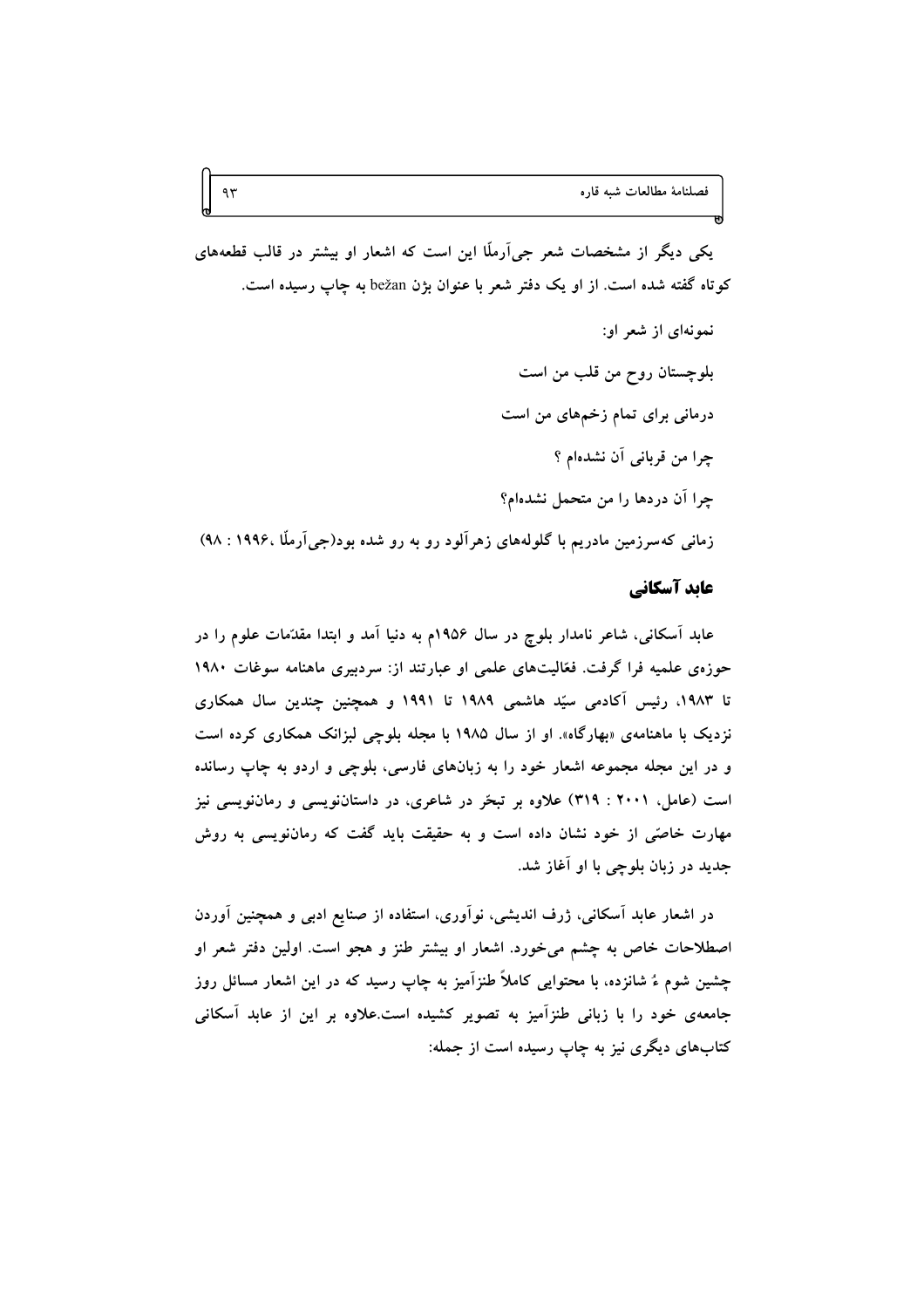۱-مزن هور mazan hūrشه در این کتاب اشعار زیادی از شاعران بزرگ بلوچ زبان را گلچین کرده است.۲- دادشاه، در این کتاب ده روایت معتبر از شعردادشاه را گردآوری کرده است. ۳- میر جَنگی و میر زَنگی . نمونه یی از شعر او: از گل های باغ گلی پژمرده شد و رنگی دیگر به خود گرفت روزی که تو ما را راندی از شدّت گریههای ما آسمان به لرزه آمد اکنون چه کسی می تواند راهنمای مسیر ما باشد؟در حالی که راهنمای ما در میانه ی راه خسته شد و از رفتن باز ایستاد ای ابرها! به حرکت درآیید تا شاید دوست، سلامی برای من بفرستد

(آسكانى، ٢٠٠٢: ١١٣)

#### نتيجه

با بررسی زندگی،نامهی شاعران بلوچ معاصر پاکستان و مطالعهی آثار آنها می توان نتایج تحقيق را بدين گونه خلاصه كرد:

۱– شاعران این دوره محصول زمان خود هستند و از مطالعهی شعرشان می توان تاریخ و فضای حاکم آن دوره را به خوبی تشخیص داد.

۲- شاعران این دوره دیدگاهی منفی و بدبینانه نسبت به حاکمیت دوران خود در ياكستان دارند.

٣- بر خلاف شاعران دورەي قبل همچون ملًّا فاضل، ملًّا بوهير، ملًّا نورمحمَّد بم يشتى و... که شاعرانی دینی و مذهبی بودند و در شعرشان بیشتر مسائل معنوی و روحانی بیان میشود، شاعران این دوره بیشتر ملّمیگرا هستند و در شعرشان مسائل اجتماعی انعکاس یافته است.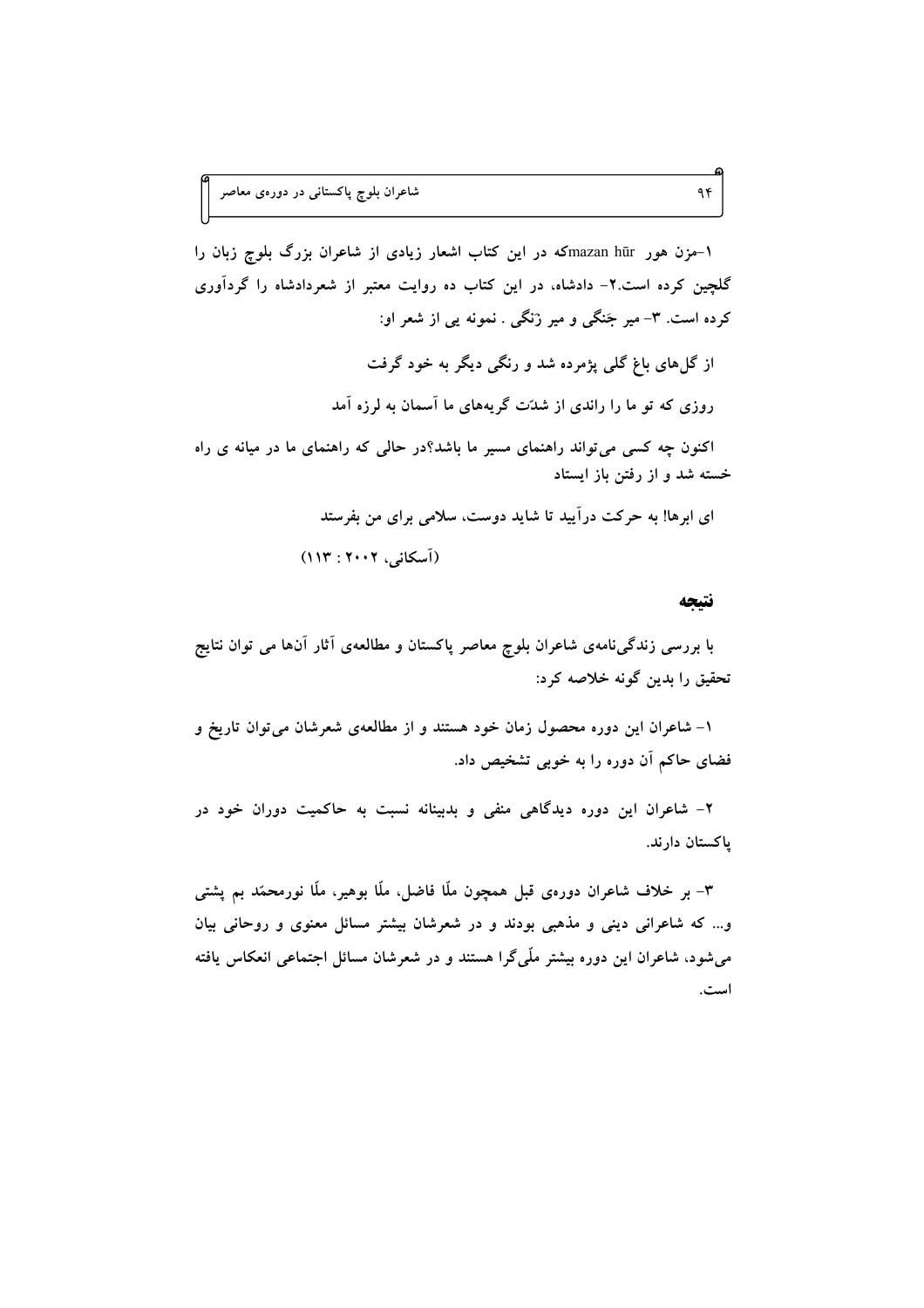۴- شعر این دوره، شعری انتقادی و اجتماعی است و بیان کنندهی دردها و رنجهای جامعهی آن روز پاکستان و همچنین انتقاد شدید از حاکمیت زمان است.

۵– در این دوره بر خلاف دورهی قبل، شاعران بلوچزبان پاکستانی با توجه به آشنایی آنها با شاعران بزرگ فارسیزبان، به طور قابل توجهی از شعر و سبک شعری آنها چه از لحاظ فرم و چه از لحاظ محتوا بهره گرفتهاند و استفاده از قالبهای قصیده و غزل برای اولین بار در این دوره مرسوم شده است.

۶- با نگاهی کلّی به زندگی و فعّالیتهای سیاسی و اجتماعی شاعران این دوره، مشخص می شود که آنان در ترقّی و پیشرفت جامعه و تشویق مردم به فراگیری علم جایگاه موثری در جامعهی معاصر پاکستان داشتهاند.